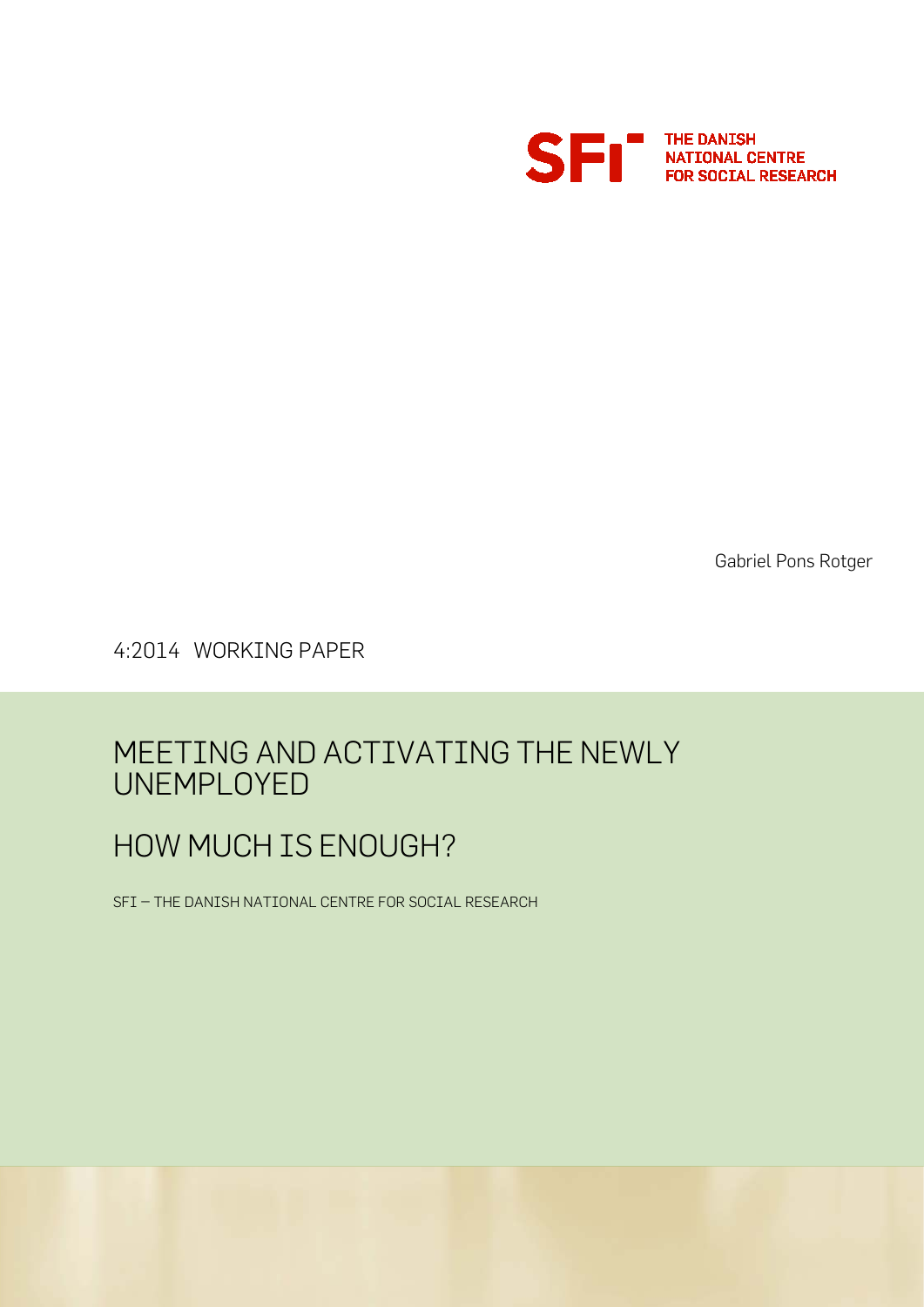# MEETING AND ACTIVATING THE NEWLY UNEMPLOYED

# HOW MUCH IS ENOUGH?

Gabriel Pons Rotger

THE DANISH NATIONAL CENTRE FOR SOCIAL RESEARCH, COPENHAGEN, DENMARK;

Working Paper 4:2014

The Working Paper Series of The Danish National Centre for Social Research contain interim results of research and preparatory studies. The Working Paper Series provide a basis for professional discussion as part of the research process. Readers should note that results and interpretations in the final report or article may differ from the present Working Paper. All rights reserved. Short sections of text, not to exceed two paragraphs, may be quoted without explicit permission provided that full credit, including ©-notice, is given to the source.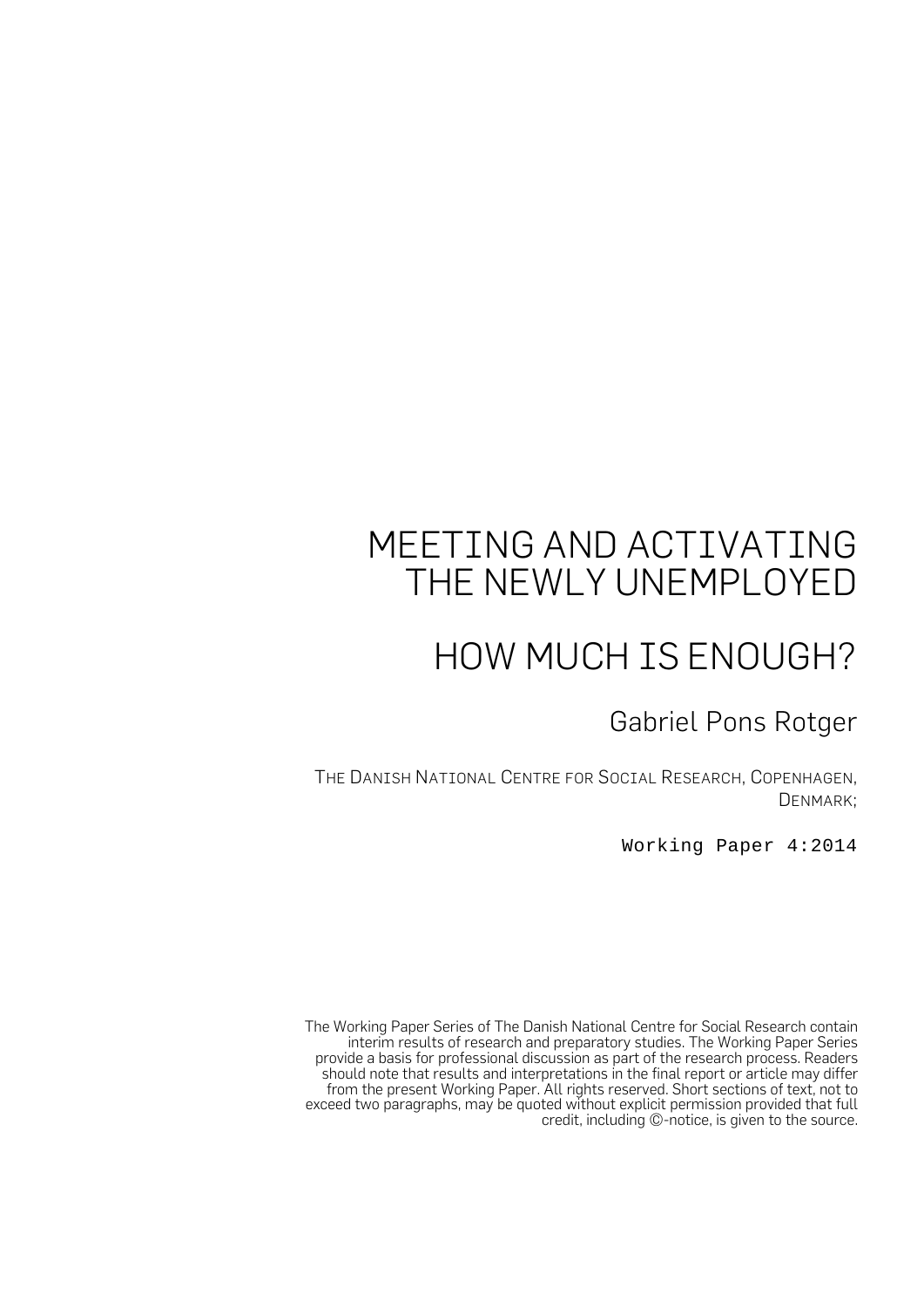# MEETING AND ACTIVATING THE NEWLY UNEMPLOYED -HOW MUCH IS ENOUGH?\*

#### Gabriel Pons Rotger

Exposing newly unemployed workers to intensive activation aims to enhancing individual employment through its effects on search incentives and skills. However if the incentive effect is missing, activation may reduce the job search activity of many employable individuals by locking them in a time-demanding activity. As intensive activation is usually accompanied by intensive search monitoring, it is important to disentangling the contribution of the costly activation programs from that of caseworker meetings. Using Danish data for the period 2010-13, the paper shows that requiring newly unemployed intensive activation, contrary to job search meetings, reduces employment and increases sickness benefit claims.

*JEL classification*: D04; J08, J64.

1

*Keywords*: Moral hazard; activation; job search monitoring.

Most OECD governments require unemployed workers periodic contacts with caseworkers and training programs to improve their self-sufficiency through employment (OECD, 2013). As unemployment insurance (UI) may reduce labour supply (Moffitt, 1985; Katz and Meyer, 1990; Meyer, 2002), the enforced character of such activities may encourage unemployed and employed individuals to staying out from the duties associated to UI.

The short-in duration interviews with caseworkers potentially play a key role in reducing moral hazard, as these contacts are mainly devoted to job search monitoring, orienting UI benefit claimants on their rights and obligations, labor market availability assessment, search guidance, and job referring.

Whereas there is relative consensus that contacts with caseworkers and activation may improve the balance between assistance and incentives, it is still not well understood in what extent intensive activation contributes to reducing moral hazard, and therefore it is not clear in what extent newly

<sup>\*</sup> Corresponding author: Gabriel Pons Rotger, The Danish National Centre for Social Research, Herlufs Trolles Gade 11, 1052 Copenhagen, Denmark. Email: gpr@sfi.dk.

I have benefited from discussions with Paul Bingley, Søren Leth-Petersen, Jan Høgelund, Kristoffer Markwardt, Brian Krogh Graversen, Anders Bruun Jonassen, Lars Skipper, Sean Nicholson, Alessandro Martinello and the seminar participants from the Danish National Centre for Social Research, the Danish Institute of Local and Regional Governmental Research, the University of Valencia, and the University of Copenhagen. The research presented in this paper has been supported financially by the Danish Council for Independent Research, Social Sciences.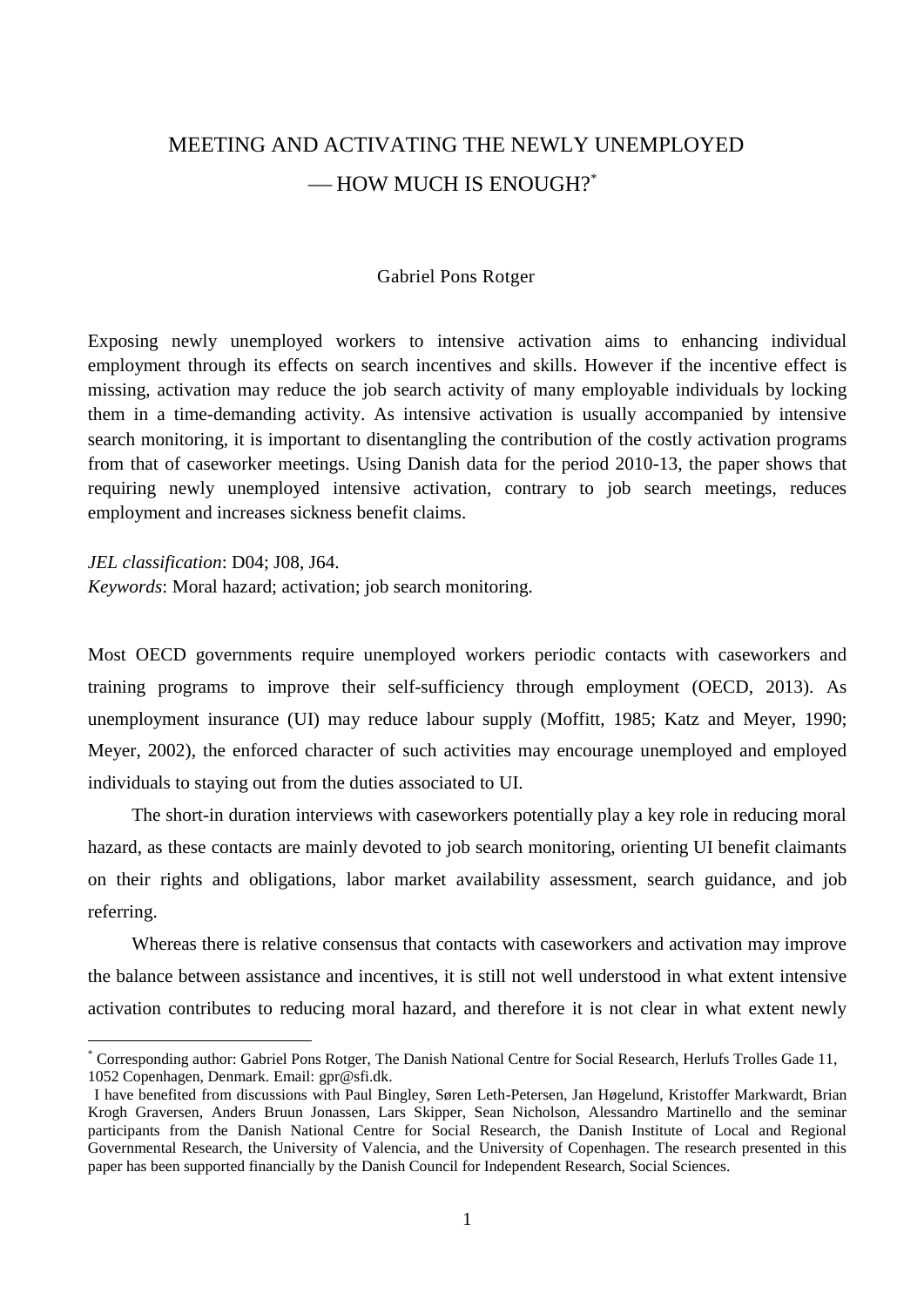unemployed workers should be exposed to such time-demanding program. Crucially for the success of intensive activation is its ability to motivate individuals to find a job before they actually start the program, since otherwise the pool of participants is much larger and untargeted than if activation programs are offered later on during the unemployment spell.

As the mechanisms of activation and monitoring meetings against moral hazard differ, $\frac{2}{3}$  the relative impact of both measures on individual employment is of key interest to a better understanding of moral hazard among UI benefit claimants. In addition, as activation programs are much more expensive that work search oriented interviews, the separate contribution of both tools is of key importance for designing more cost-effective labor market policies.

The evaluation literatures on job search assistance and monitoring (see the review studies of Fay, 1996; Heckman *et al*., 1999; Martin and Grubb, 2001; Kluve and Schmidt, 2002) and activation programs (see the review studies of Heckman *et al*., 1999; Kluve 2010, Card *et al*., 2010) tend to find that job search enhancing contacts have more positive effects than activation. However, as unemployed workers targeted by such policies may differ it is not possible to conclude on the relative success of both policies from evaluations that only consider one of these policies or consider the simultaneous application of more intensive versions of meetings and activation.

As both measures are increasingly used to reduce moral hazard, their relative contribution strongly depends on effects that take place *ex ante* of the actual celebration of such activities (see for example Black *et al*., 2003; Geedersen, 2006; Rosholm and Svarer, 2008; or Bergemann *et al*., 2011).<sup>3</sup> However, as UI benefit claimants are generally exposed to activation after being oriented by caseworkers on future meeting and activation duties, the *ex ante* effects of activation are difficult to separating from the *ex post* effects of first meetings and from the *ex ante* effects of later meetings.

The closest piece of evidence to this paper is Pedersen *et al*. (2012). This study assess with randomised trial data the impact of different intensive policies on Danish UI benefit claimants. This study finds that intensive meetings are effective, while early activation has only moderate effects on male workers. As the impacts of both policies were estimated with data from very different municipalities, different individual characteristics, designs of meetings and activation programs, and

<sup>&</sup>lt;sup>2</sup> Earlier meetings aims to limit moral hazard behavior by imposing a minimum job search activity and reducing asymmetric information between UI benefit claimants and caseworkers, while earlier and longer activation aims to reducing moral hazard behavior by increasing price of insurance requiring a more time-demanding activity earlier on the unemployment spell.

<sup>&</sup>lt;sup>3</sup> Moral hazard effects may also take place once the individual starts participation and therefore it is in practice very difficult to disentangle *ex post* moral hazard effects from ex post effects on employability.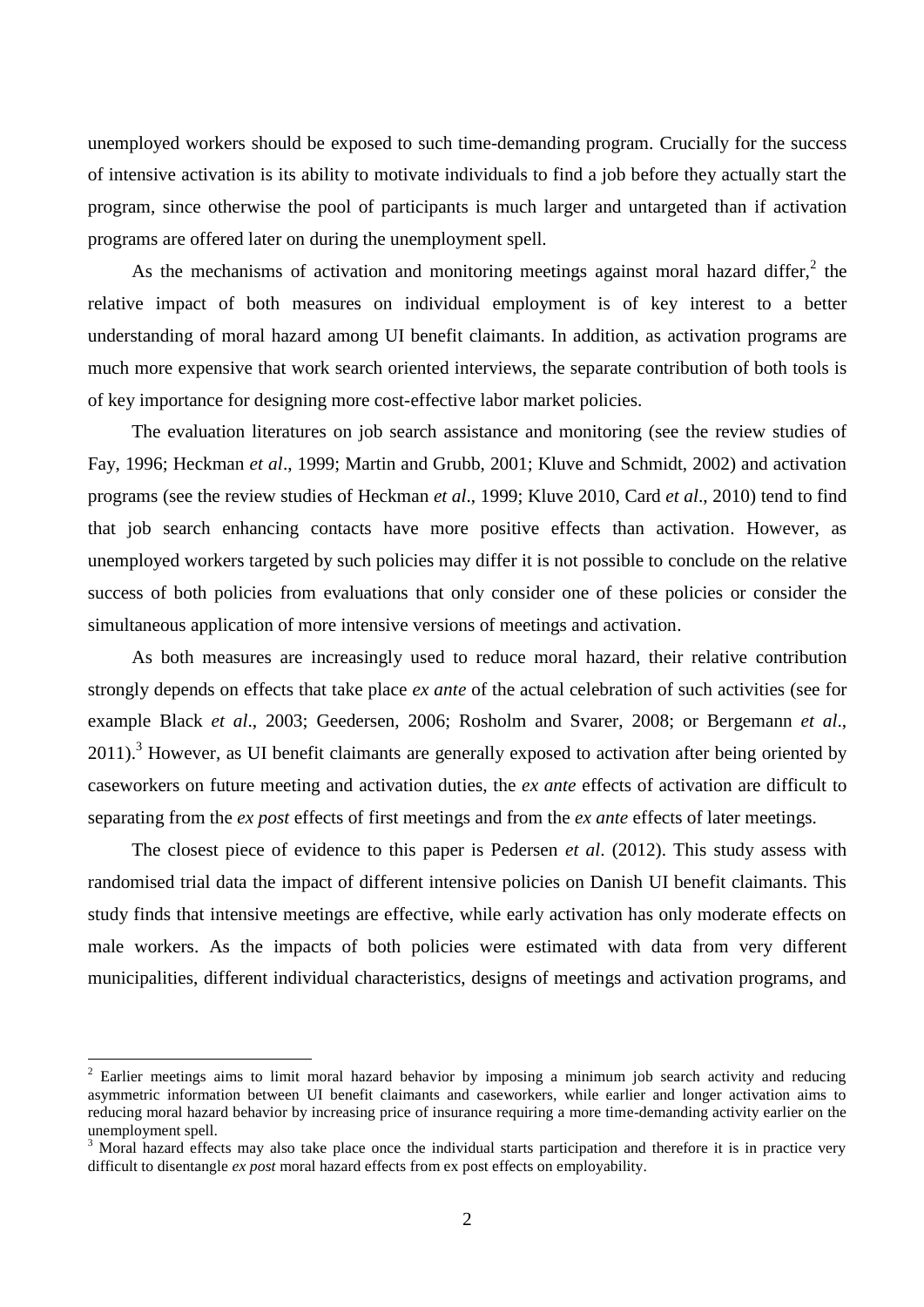different business cycle conditions (Lechner and Wunsch, 2009) may confound the comparison of separate contributions of both instruments.<sup>4</sup>

The paper contributes to the empirical literature by disentangling the contribution of intensive activation from that of intensive job search enhancing meetings on the same sample of newly UI benefit claimants. Concretely, the paper compares the relative effectiveness of different labor policy mixes in terms of meetings and activation intensities with Danish micro-data for the period 2010 January – 2013 February. The identification of causal intention to treat effects relies on three "natural experiments" and one "quasi-experiment" generated by different age discontinuities in the risk of intensive meeting and the risk of intensive activation.

The main finding of the paper is that intensive activation is ineffective to motivating employment *ex ante*, increases lock-in effects and moral hazard on the short-run and tends to have negative effects also on the long-run. The second main finding of the paper is that the advancement of meetings with the caseworker very early in the unemployment spell increases employment rates and reduce sickness benefit claims permanently, this suggesting that imposing a minimum search behavior and reducing information asymmetries between individuals and caseworkers is a more effective mechanism against moral hazard than increasing the price of UI in terms of foregone leisure and foregone time to job search. Finally, the paper does not find evidence on bunching into unemployment inflow to avoid intensive meetings and activation, this suggesting that the more intensive labor market policy has very limited ability to prevent individual unemployment. Overall, the results of this paper demonstrate that the cost-effectiveness of labor market policy may be increased by reducing activation intensity and increasing the intensity of cheaper and effective job search monitoring contacts with caseworkers.

The remainder of this study is organized as follows: Section 1 describes the institutional framework and the natural experiments. Section 2 describes the data, Section 3 provides evidence on sorting behavior, and Section 4 presents the results. Section 5 concludes. Additional tables including evidence on sorting behavior.

<sup>&</sup>lt;sup>4</sup> The effect of intensive meetings was estimated with data collected in different municipalities pertaining to Copenhagen capital region and Zealand Region, while the impact of intensive activation was assessed with data from the municipality of Aarhus, where the recession starting at the end of 2008 was 1 year shorter than in Copenhagen.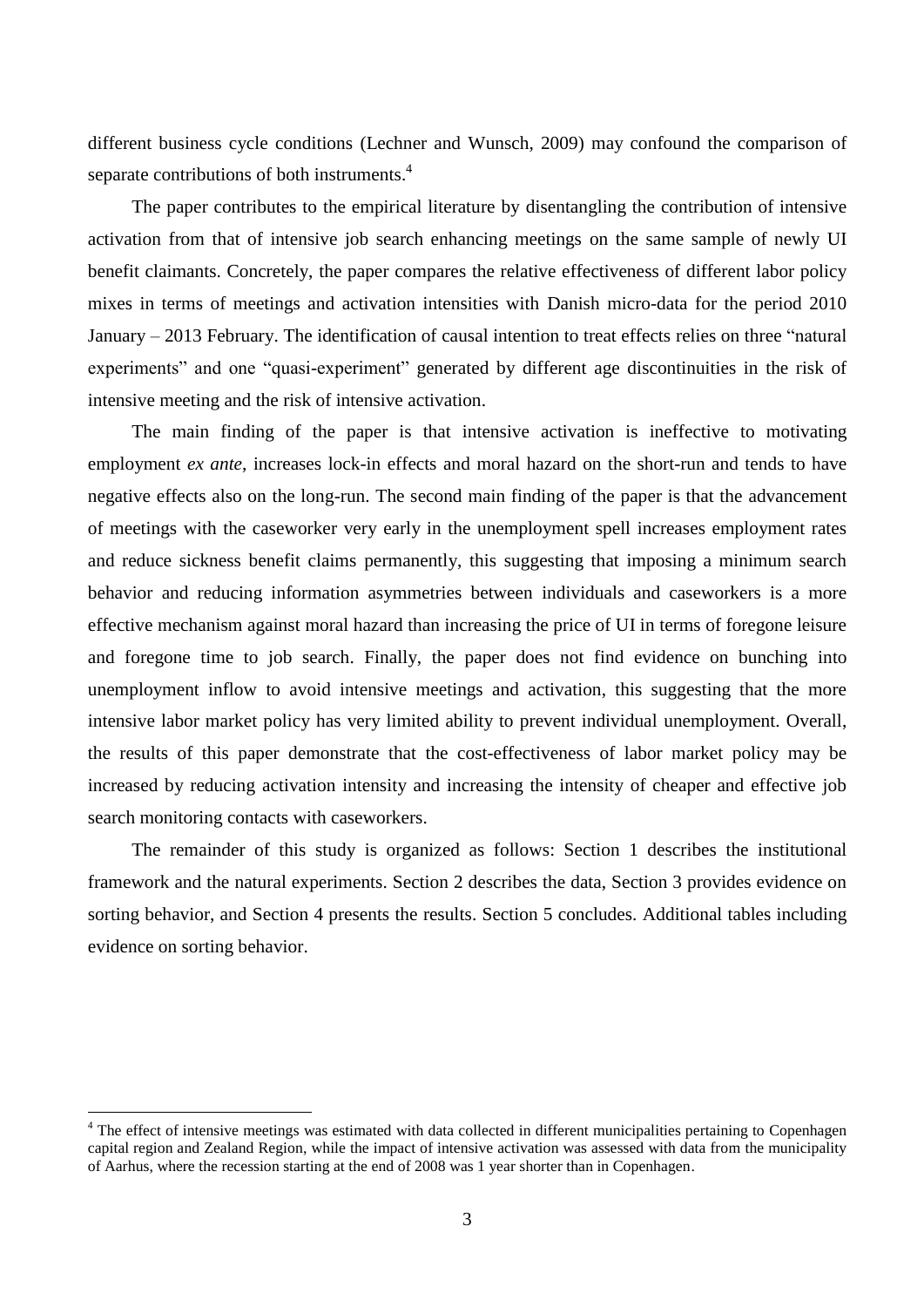## **1. Institutional framework**

1

Approximately 80% of all Danish labour active force is member of an UI fund.<sup>5</sup> The duties associated to UI benefit claims include periodic meetings at UI funds $<sup>6</sup>$  where labor market</sup> availability is assessed and search activity is monitored and assisted and a range of job search activities.<sup>7</sup> In addition to these activities, the individual is required to periodically meet caseworkers from municipal jobcentres and participate in activation programs.

Differently from the UI fund contacts, the start of the meeting sequence depends on exact age. Whereas individuals younger than 30 have the right and duty to meet a caseworker for first time not later than one month in unemployment, individuals who are at least 30 years old have the right and obligation to start the meeting sequence not later than 3 months. These meetings take place every 3 months irrespective of individual's age. At each of these meetings, the individual has to document at least two job vacancies, and the caseworker guides the jobless individual to applying for such vacancies. In addition, the caseworker informs the individuals on their rights and duties along the unemployment spell.

These meetings are used to discussing and planning future activation program. The Danish unemployment insurance system, as in other countries like Germany (Jacobi and Kluve, 2007) incentivises individual proactivity. Thus, unemployed workers participate in the design of the future activation program.<sup>8</sup>

The activation program consists on guidance, education/training programs, work practice or subsidised work at private and public workplaces. Individuals under 30 have the right and duty to a six-months-long first activation program starting not later than 3 months after unemployment start, while older workers have the right and obligation to a 1-month-long first activation program not later than 9 months after unemployment start. All unemployed workers independently on their age, have

 $<sup>5</sup>$  All UI individuals entering unemployment before (after) July 2010, that had worked full-time at least 26 (52) weeks</sup> within the last 3 years were eligible for full UI benefit. From July of 2010, the length of full UI benefit was reduced from 4 to 2 years.

<sup>&</sup>lt;sup>6</sup> The start-up meeting with the UI fund takes place 3 weeks after unemployment start, and is used to assisting the elaboration of a CV with concrete job ambitions and associated plan to achieving the aims of the CV. Afterwards, every 3 months, the UI fund checks individual's labour market availability and monitors work search.

<sup>&</sup>lt;sup>7</sup> Concretely, all individuals must register as unemployed at the jobcentre their first jobless day, must reside in Denmark, and must document job search and accept jobs in which their productivity is not fully exploited. In addition, insured unemployed individuals must update their CVs and make them public on jobcentres websites, and must confirm their job searching activity on a weekly basis.

<sup>&</sup>lt;sup>8</sup> For example, jobless individuals may propose caseworkers their activation as subsidized employees in particular workplaces after previous agreement with employers.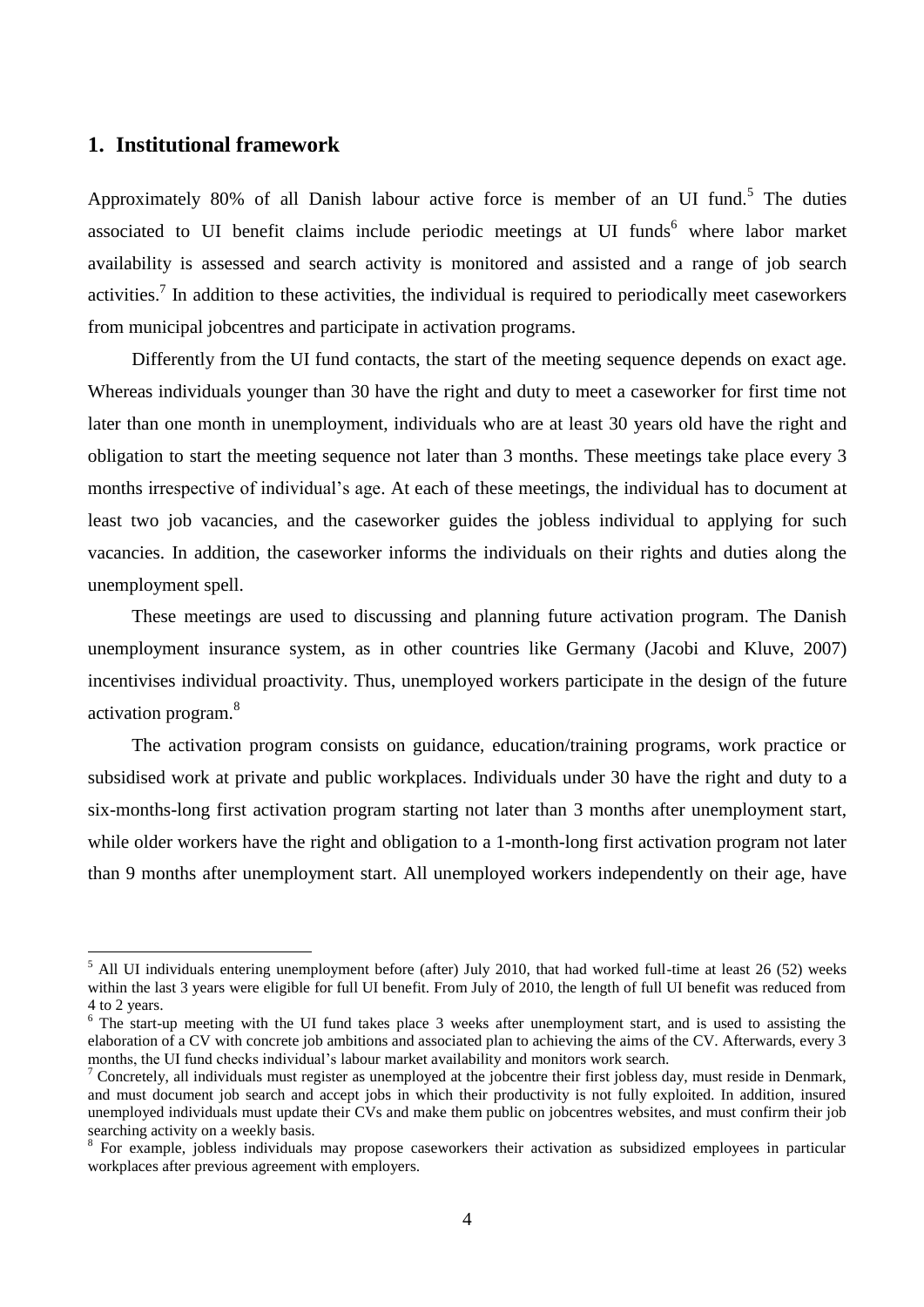the right and duty to a one-month-long activation every 6 months in unemployment after the last activation program.

Figure 1 shows that individuals with ages at unemployment start between 29.65 and 29.95 are exposed to different activation in terms of both timing and length. The figure shows that the first activation program starts about 15 weeks after unemployment start for workers at most 29.65, and about 26 weeks after unemployment start for workers at least 29.95 years old. The figure also shows that intensity in timing and length of the first activation declines with age for individuals with ages between 29.65 and 29.95, a pattern directly generated by the discontinuity in the rights and duties to activation for individuals who become 30 years old, such that individuals with ages increasingly close to the threshold for the standard policy, are increasingly exposed to the standard policy and not the intensive one.



Fig. 1 Observed start week of 1<sup>st</sup> activation and length of uninterrupted first activation spell. (a) Start week of *the 1 st activation program (b) Number of consecutive weeks participating in the first activation program Notes.* The Figure shows the average timing for the first activation program and the average number of consecutive weeks participating in the first activation program. The vertical lines are the threshold for most intensive policy (29.65) and for the standard policy (29.95).

Figure 2 shows the start week for the first three meetings with municipal caseworkers. $\degree$  The panels a and b of this figure show that individuals entering unemployment younger than 29.95 meet caseworkers from municipal jobcentres for first and second time systematically earlier than those that are at least 29.95 when become jobless. The panel c reveals that individuals between 29.65 and 29.85 meet for third time later than those younger than 29.65, but earlier than older workers. The panel d shows that irrespective on their age, the last contact with a municipal

 $9$  See next section.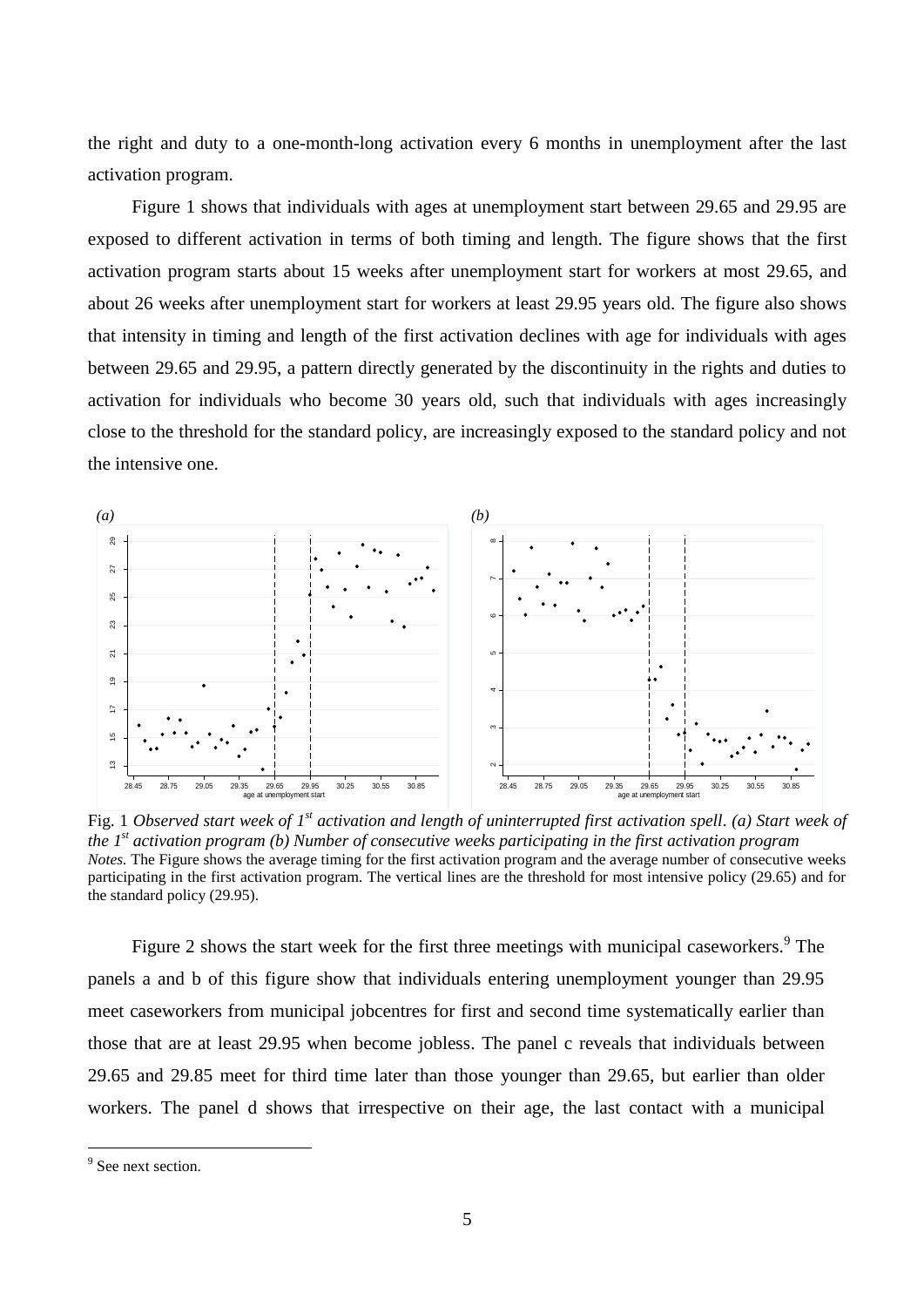caseworkers takes place about 3.5 weeks before the start of activation.<sup>10</sup> This illustrates that, because of activation planning, the start of activation is coordinated with the last meeting. In addition, this figure reveals that many individuals have time to react to the risk of activation program, and therefore suggests that in the context of this paper, empirical strategies based on unconfoundedness (Rosenbaum and Rubin, 1983) or no anticipation of treatment (Abbring and Van den Berg, 2003) may lead to biased inferences.



Fig. 2 Observed start week for  $I^{st}$ ,  $2^{nd}$  and  $3^{rd}$  municipal jobcentre meetings (a) Start week for the  $I^{st}$  meeting; (b) Start week for the  $2^{nd}$  meeting; (c) Start week for the  $3^{rd}$  meeting and (d) Times between last meeting and *first activation program*

*Notes.* The figure shows the average timing for the first three meetings with caseworkers from municipal jobcentres after unemployment start and the average time interval between the last meeting and the start of the activation program. The vertical lines are the threshold for most intensive policy (29.65) and for the standard policy (29.95).

Finally, the comparison of figures 1 and 2 reveals that the upward slope trend in the timing of the third meeting coincides with the upward trend in the start week of the first activation

<sup>&</sup>lt;sup>10</sup> The figure also shows that the time span between meeting and activation is more noisy for individuals at least 29.65.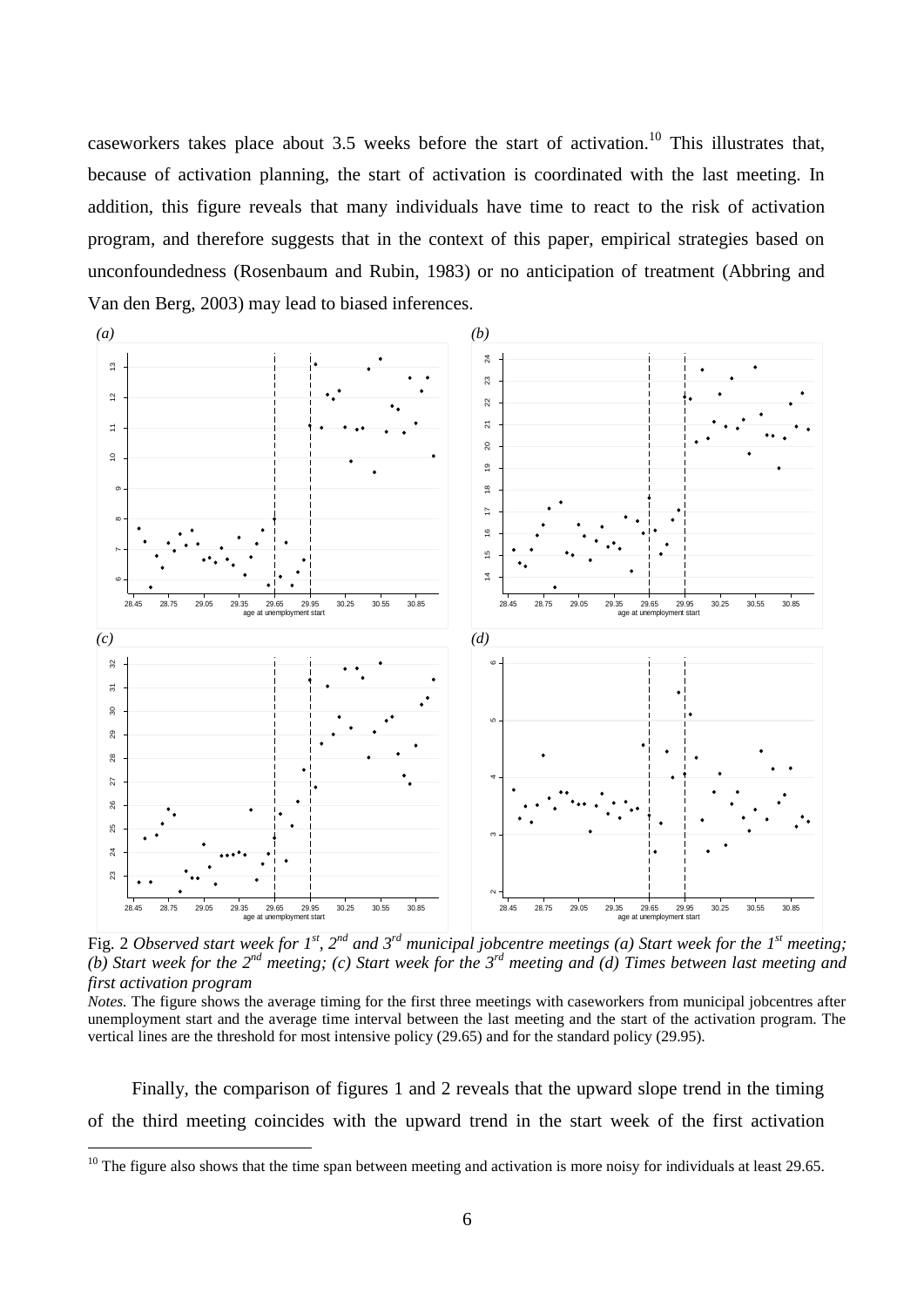program, this suggesting that the precise timing of meetings taking place while individuals are under activation or afterwards are affected by the timing of activation.

## **2. Data**

The data set used in this paper is mainly extracted from the event history data set developed by the Danish National Labour Market Authority. This data set is constructed on the basis of different administrative registers providing information on weekly payments of all types of public income transfers like passive UI benefits, UI benefits under participation in activation, or sickness benefits. The data set also includes information on the week where individual meet municipal caseworkers. Thus, the data set allows to determining on a weekly basis whether individuals are passively receiving UI benefits, in activation, temporary disable or do not receive any type of income transfer. In addition the data set includes the age of the individual in week 13 of 2013, this making possible to recovering the exact age of individual at unemployment start, which determines the risk of being exposed to different policy mixes.

The available data set at the collection moment includes the history on public income transfer events for all individuals that have resided in Denmark and obtained a public income transfer up to February 2013. As nearly all non-working individuals in Denmark receive some kind of public income transfer, an individual is considered to be ordinary employed if the person does not receive any type of public transfer at a particular week.

The paper considers the relative effectiveness of meetings and activation on moral hazard behavior by comparing the incidence of sickness benefit claims among UI benefit claimants exposed to different policies. The Danish unemployment insurance system allows individuals to avoiding the participation in activation and meetings by filling sickness benefit claims. In addition, when individuals stay at least 6 weeks as sickness benefit claimant, the length of UI benefit is prolonged in 6 months. Thus, evidence that exposing individuals to a particular combination of meetings and activation increases (reduces) sickness benefit claims will be interpreted as this policy mix increase (reduce) moral hazard behavior.

The paper uses difference-in-differences (DID), regression discontinuity (RD) and regression kink (RK) design methods, and is based on different data sets. The analysis sample for the DID analysis includes all unemployed UI benefit claimants individuals entering unemployment between 29 and 31 years old. In addition, the sample is restricted to unemployment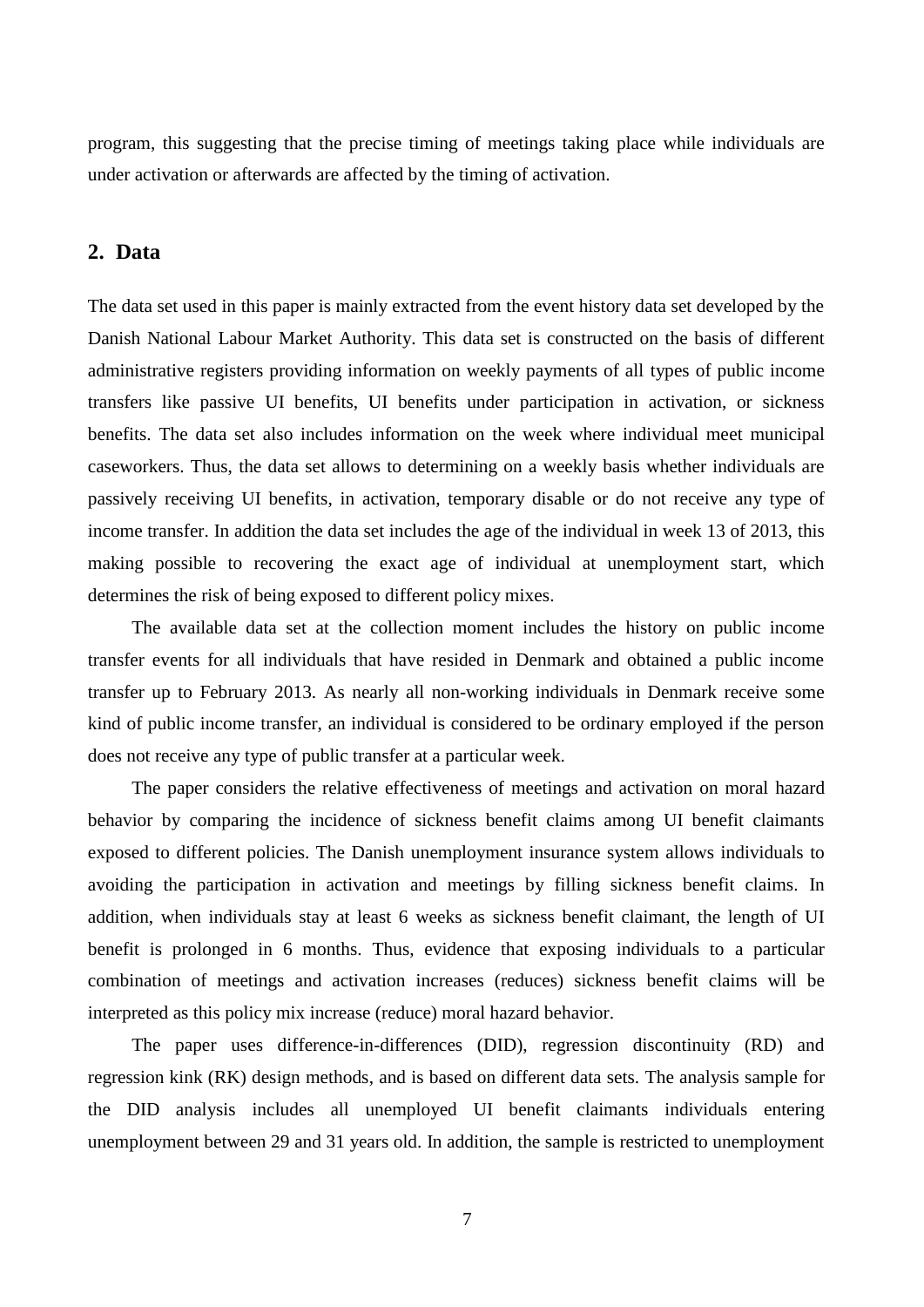inflows between the first week of 2010 and the  $34<sup>th</sup>$  week of 2011, a sample frame that allows measuring individual outcomes up to 78 weeks after unemployment start. I further restrict the sample to individuals who enter unemployment with a full UI benefit period. As the timing of the different policies depends on cumulated UI benefits, imposing full UI benefit upon unemployment start ensures that the intensity of the policy faced by the individual is determined by the exact age of the individual at unemployment start.<sup>11</sup> The final analysis sample for the DID includes 7,223 new UI benefit claimants where:

1) 2,347 29.95-31 years old exposed to "*standard policy*";

<u>.</u>

2) 1,103 29.6-29.90 years old exposed to "*intensive meetings and intensive activation*"; and

3) 3,773 29-29.65 years old exposed to "*intensive meetings and very intensive activation*".

The figure 3 shows the employment rates for these three groups. As the analysis sample includes only newly unemployed that have been mostly employed or under education during the last 52 weeks before unemployment start, the figure shows employment trends for these groups during 56-80 weeks 56 before unemployment start. The figure reveals that the youngest cohort given the younger age of individuals exposed to more intensive activation.



#### Fig. 3 *Employment rates before unemployment start for individuals exposed to different intensive meetings and activation policies.*

*Notes.* The Figure shows the employment rate for individuals who enter unemployment at ages between 29 and 29.65 (solid line); at ages between 29.65 and 29.95 (dashed line); and at ages between 29.95 and 31 years old (dotted line).

 $11$  In order to discard those individuals whose observable first week in unemployment does not coincide with the first week of activation period I select those individuals who enter unemployment after 26 weeks in ordinary employment or education (if they enter unemployment before July 2010) and 52 weeks in ordinary employment or education. In any case, full UI benefit eligibility requires ordinary employment during the last month before unemployment, and therefore I impose such condition too.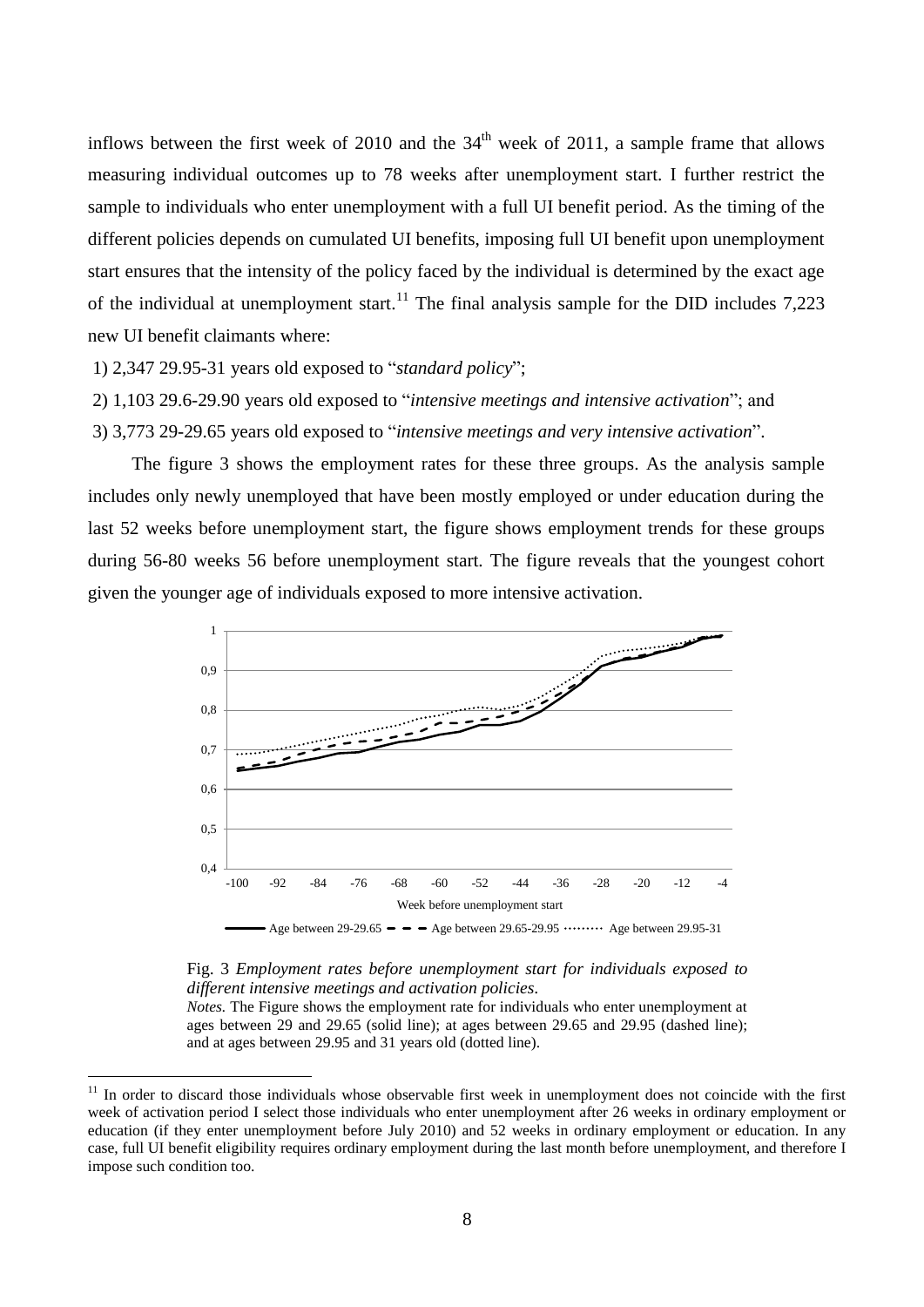The analysis of sorting behavior and the contribution of intensive meeting effects is based on regression discontinuity and kink design analysis, and therefore considers a much homogenous sample in terms of ages. The analysis sample used for the RD analysis includes 4,670 individuals with ages 29.30-30.60 centered around the threshold age 29.95. This narrow bandwidth is selected to minimize the influence of the discontinuity at 29.65.

Table 1 presents summary statistics for unemployed workers that enter unemployment around their  $30<sup>th</sup>$  birthday. The table reports means and standard deviations for three groups: individuals exposed to very intensive policy, e.g. ages between 29.35 and 29.65, individuals exposed to more intensive policy, ages between 29.65 and 29.95; and those affected by the standard policy regime. The table shows that the three groups are relatively similar in their size and characteristics, and does not suggest the presence of bunching behavior, which should be reflected in significant differences in covariates. The sample includes slightly more females than males, a high proportion of individuals with vocational education (around 41% of all sample) followed by a relatively big group of higher educated individuals (around 34%). There is a relatively higher presence of unemployed workers from construction and the public sector. The table also shows that about 77% of the newly unemployed workers were employed 53 weeks before unemployment start, and at that period the incidence of sickness claims among these workers was very low.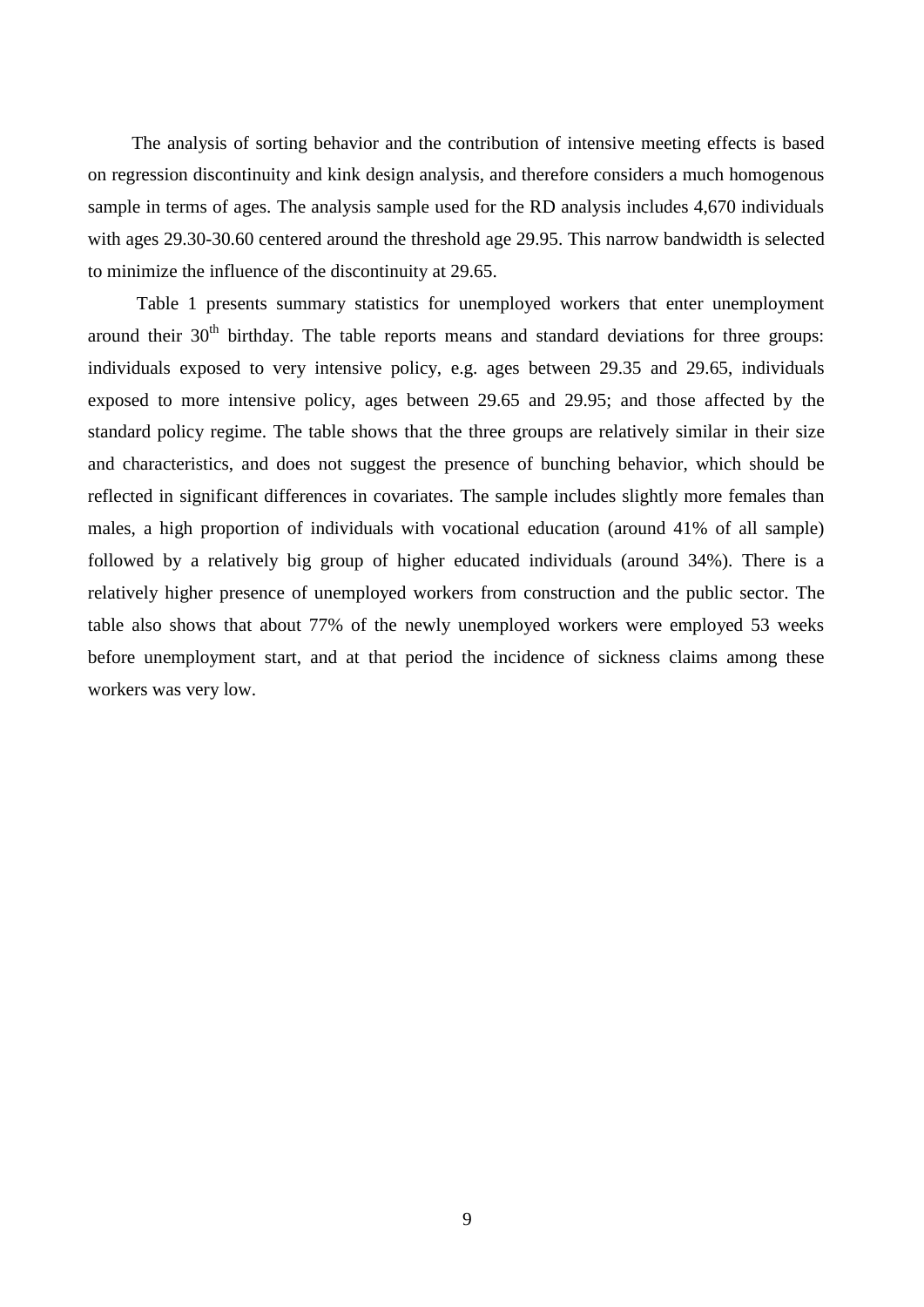|                                                 | Age at unemployment start |         |                   |         |                   |         |
|-------------------------------------------------|---------------------------|---------|-------------------|---------|-------------------|---------|
|                                                 | $[29.35-29.65]$           |         | $[29.65 - 29.95]$ |         | $[29.95 - 30.25]$ |         |
| baseline covariates                             | mean                      | st.dev. | mean              | st.dev. | mean              | st.dev. |
| female                                          | 0.57                      | 0.49    | 0.59              | 0.49    | 0.58              | 0.49    |
| immigrant                                       | 0.12                      | 0.33    | 0.12              | 0.33    | 0.15              | 0.35    |
| residence at the Capital region                 | 0.33                      | 0.47    | 0.35              | 0.48    | 0.35              | 0.48    |
| residence at the Zealand region                 | 0.10                      | 0.31    | 0.11              | 0.32    | 0.11              | 0.31    |
| residence at the South Denmark region           | 0.21                      | 0.41    | 0.20              | 0.40    | 0.21              | 0.40    |
| residence at the Central Jutland region         | 0.25                      | 0.43    | 0.23              | 0.42    | 0.22              | 0.42    |
| residence at the North Jutland region           | 0.11                      | 0.31    | 0.10              | 0.30    | 0.11              | 0.32    |
| basic and secondary education                   | 0.20                      | 0.40    | 0.22              | 0.42    | 0.23              | 0.42    |
| professional education                          | 0.42                      | 0.49    | 0.40              | 0.49    | 0.40              | 0.49    |
| higher education                                | 0.34                      | 0.47    | 0.34              | 0.47    | 0.33              | 0.47    |
| employed at the private sector                  | 0.59                      | 0.49    | 0.60              | 0.49    | 0.59              | 0.49    |
| employed at the municipal sector                | 0.15                      | 0.36    | 0.13              | 0.34    | 0.14              | 0.34    |
| employed at the industry                        | 0.07                      | 0.26    | 0.08              | 0.28    | 0.08              | 0.27    |
| employed at the construction                    | 0.15                      | 0.36    | 0.14              | 0.35    | 0.15              | 0.36    |
| employed at trade. communication or IT          | 0.13                      | 0.33    | 0.12              | 0.32    | 0.12              | 0.32    |
| employed at the service sector                  | 0.08                      | 0.27    | 0.09              | 0.28    | 0.09              | 0.28    |
| employed at the public sector                   | 0.16                      | 0.37    | 0.16              | 0.37    | 0.14              | 0.35    |
| annual wage earnings $(10^3 \text{ DKK } 2013)$ | 244                       | 147     | 245               | 152     | 240               | 152     |
| payments to ATP pension                         | 2,145                     | 1243    | 2,148             | 1264    | 2,110             | 1275    |
| employment rates 53 weeks before                | 0.76                      | 0.41    | 0.77              | 0.39    | 0.78              | 0.39    |
| sickness benefits rate 53 weeks before          | 0.01                      | 0.08    | 0.01              | 0.09    | 0.01              | 0.11    |
| observations                                    |                           | 1,181   |                   | 950     |                   | 1,041   |

Table 1 *Summary statistics for UI benefit claimants that enter unemployment around their 30th birthday*

*Note.* The columns corresponding to  $[a,b)$  report means and standard deviations for the cohort of new UI benefit claimants that enter unemployment at age between *a* and *b* years old.

## **3. Testing for sorting behavior**

The objective of this part of the empirical analysis is to determining the presence of sorting due to expected intensive activation and meetings. As shown by the equilibrium search model analysis of Andersen and Svarer (2014), more intensive workfare policies may reduce *ex ante* moral hazard behavior associated to generous unemployment insurance by requiring individuals who enter unemployment participation in meetings and intensive activation programs.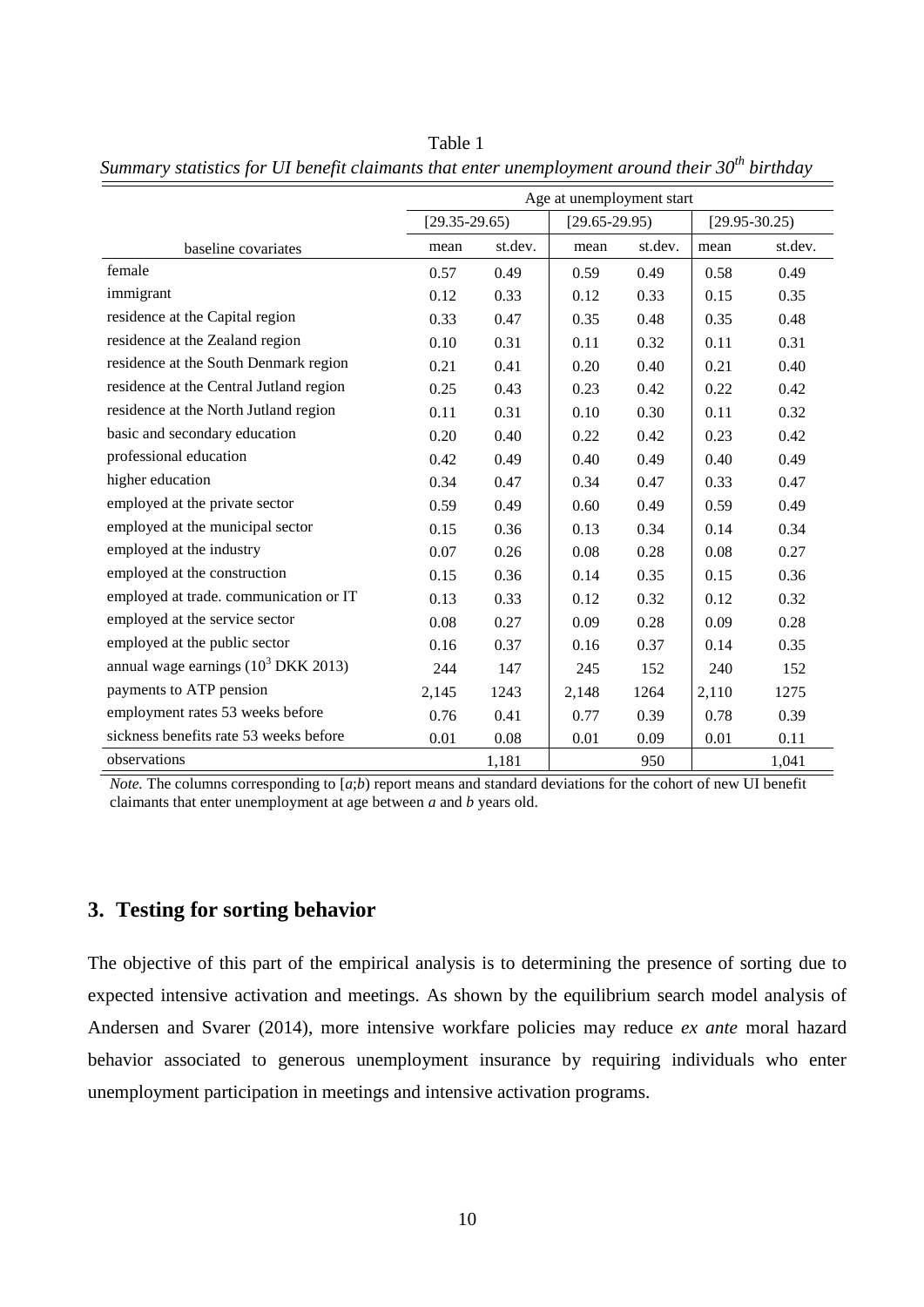The empirical strategy follows from the fact that individuals entering unemployment at ages close to the thresholds for intensive policy (29.65) and standard policy (29.95) have highest incentives to avoiding earlier and longer activation measures by influencing the precise date (and therefore the exact age) when they enter unemployment. To test for the presence of such behavior the paper uses two tests applied by the regression discontinuity (see Hahn *et al*. 2001 and Lee and Lemieux 2008) and kink design (see Nielsen *et al*. 2010 and Card *et al*. 2012) literatures to assessing the validity of such quasi-experimental designs. In order to maximize the precision of these tests, I use bigger samples to testing for discontinuities in the number of observations and the baseline covariates than that use for the RD analysis of meeting intensity.<sup>12</sup>

The first test assess the smoothness of the density of new UI claimants at the eligibility thresholds (see McCrary, 2008 and Card *et al*., 2012). The panels *a* and *b* of figure 4 visualise the number of new UI benefit claimants in half-month age bins together with a polynomial regression line. The figure shows that there are 180 new full UI benefit claimants in each narrow age interval and that the number of observations is very stable across the support of the assignment variable. Thus, the visual inspection of the conditional density of new unemployed workers with age does not indicate the presence of clear discontinuities at the different thresholds. To test the absence of manipulation I fit polynomial functions of age bins on both sides of the thresholds and I do not find any evidence of a discontinuity at the thresholds in the distribution of unemployed workers.<sup>13</sup>



Fig. 4 *Distribution of UI benefit claimants around the intensive policy eligibility thresholds. (a) intensive policy threshold (b) standard policy threshold.*

<sup>&</sup>lt;sup>12</sup> Concretely I use all individuals with ages  $27.05$ -32.35 centered around the thresholds  $29.65$  ((22,293 observations)) and a sample of individuals with ages 27.05-32.85 centered at 29.95 (24,640 observations).

 $13$  See table A1 of the appendix.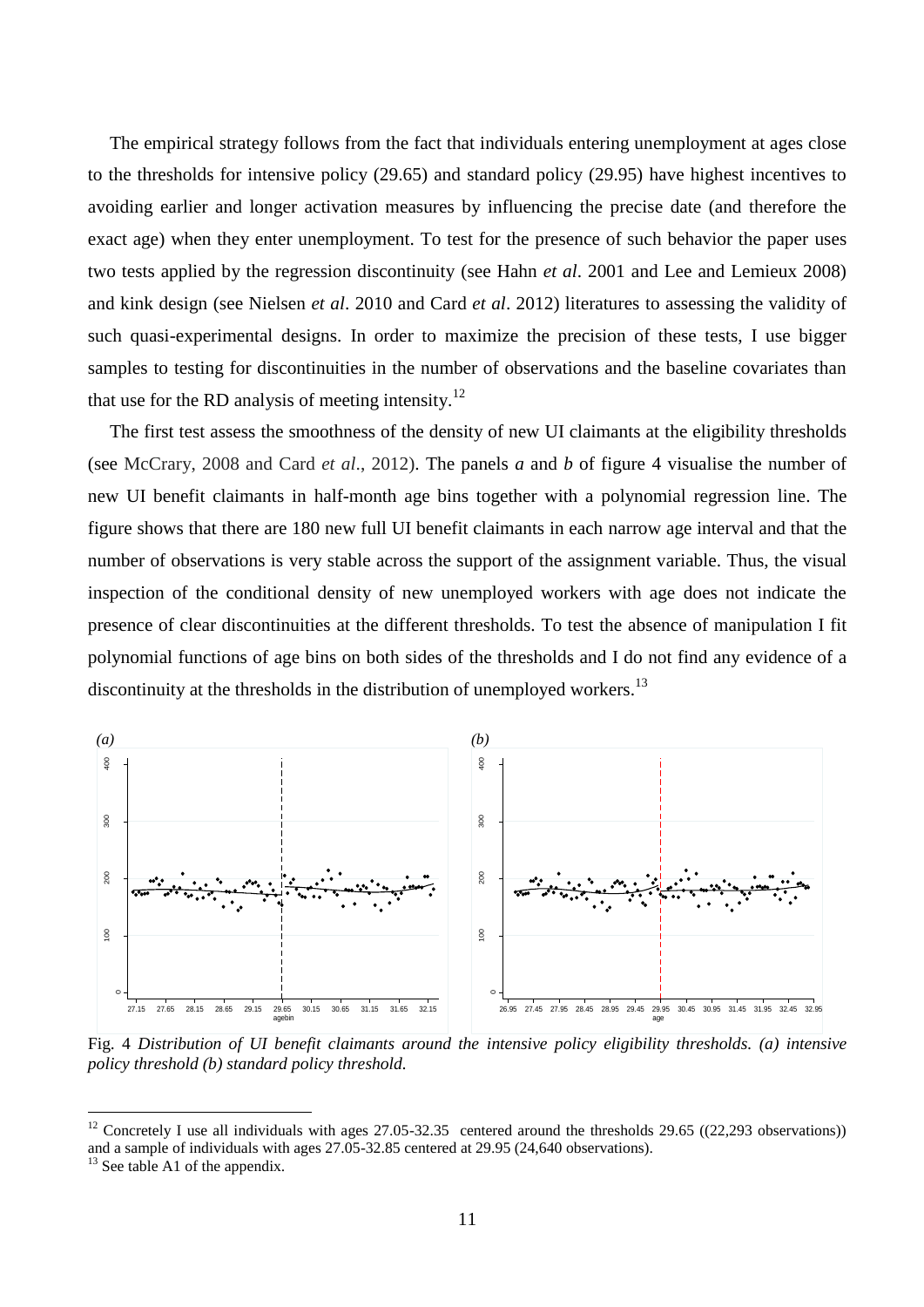*Notes.* The figure shows the empirical density of individuals who enter unemployment at ages around the thresholds for intensive policy (ages at unemployment start close to 29.65) and around the threshold for standard policy (ages at unemployment start close to 29.95). Cubic polynomial fit shown together with empirical densities.

The second test assess whether the conditional distribution of individual characteristics before unemployment start is smooth at the thresholds (see Lee and Lemieux 2010; Card *et al*. 2012). Evidence on covariate changes will indicate the presence of selection. As an informal assessment of covariate changes, table 1 does not report significant differences in means and standard deviation of covariates for individuals exposed to different policies. A more formal test is obtained by running regression discontinuity and regression kink local linear regressions of each baseline covariate on the functions of age at unemployment start. Table A2 at the appendix presents the results of these regressions. Of the 33×4 tests, there are only two covariate, the indicators for employment at the construction sector and employment at the services sector, which has a statistically significant discontinuity at the 10% level at the threshold 29.65.

Overall, the evidence obtained in this section clearly rejects that the risk of intensive activation and meetings affects unemployment inflow.

## **4. Empirical analysis**

#### 4.1 Empirical strategies

I now turn to estimating the effect of the different policy mixes in terms of meeting and activation intensity. I use a similar empirical strategy than De Giorgi (2005) which use a policy discontinuity with individual's age at a six-month unemployment duration to studying the *ex ante* effect of New Deal. Differently from De Giorgi's study, I split the pool of newly UI benefit claimants according with their age at the start of unemployment spell, this generating the groups 1), 2) and 3) exposed to different policy mixes. With these three groups I first analyze the contribution of activation intensity by comparing the two more intensive policies in terms of activation 1) and 2) with the standard policy 3). As both 1) and 2) increase simultaneously activation and meeting intensity with respect 3), such comparison provides an indirect way to assessing the role of activation program. In addition, I asses the separate contribution of intensive activation by comparing the employment rates and sickness benefit rates of groups 1) with 2). As both groups are exposed to intensive meetings, the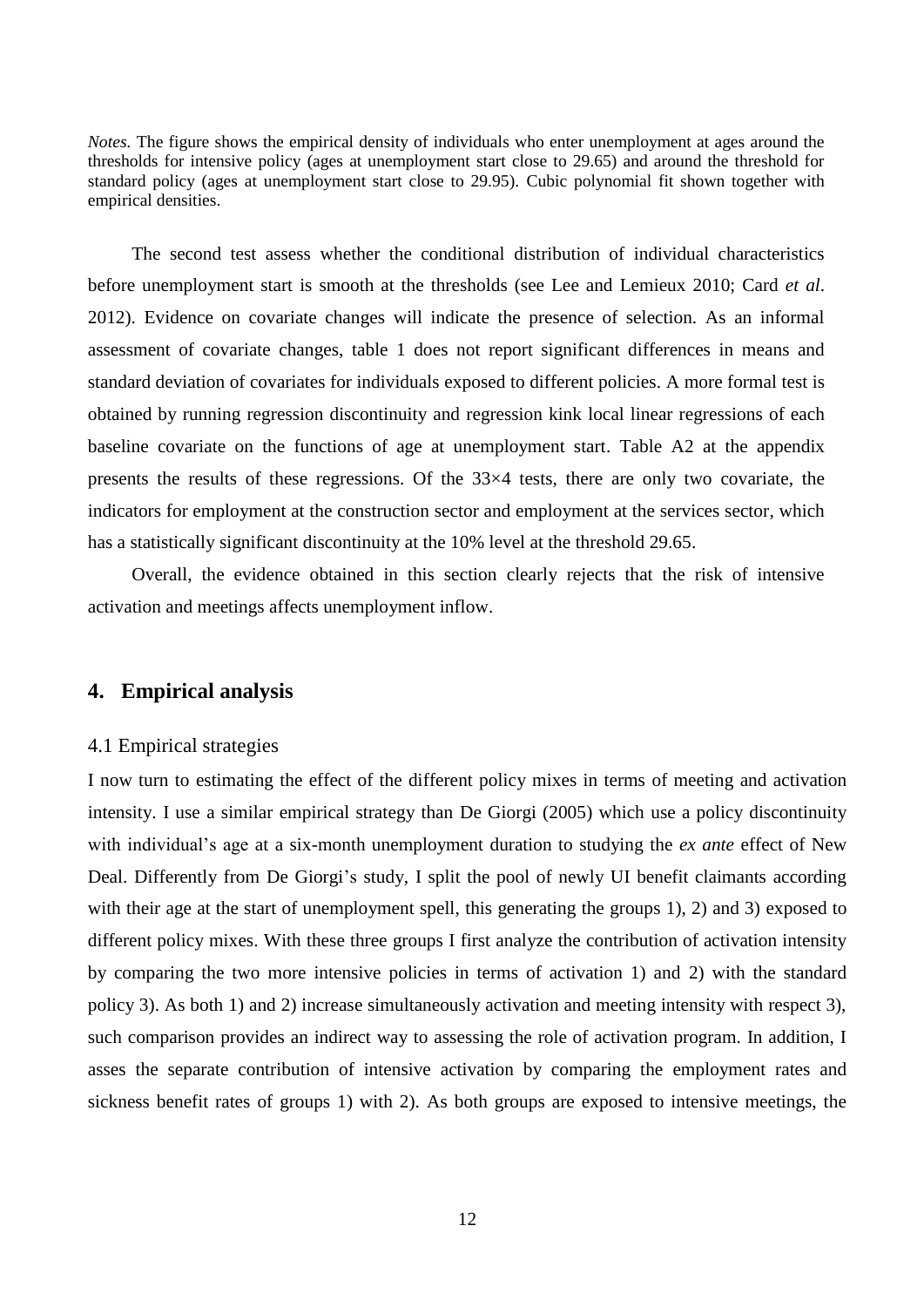main difference between them is that a higher proportion of individuals of group 1 are exposed to the most intensive activation program.

In order to control for unobservable confounding characteristics I use a difference-in-difference strategy, by subtracting the employment level or sickness benefit rate of the control group from the level of the group exposed to more intensive activation and then comparing this difference between individuals who are exposed to a policy with more intensive activation and workers who are exposed to a policy with less intensive activation. Formally, I quantify the effect by estimating the following regression (Imbens and Wooldridge, 2009):

$$
Y_{it} - Y_{i0} = \alpha_t + \beta_t I_i + \vartheta_t Y_{i0} + \theta_t W_{i0} + \epsilon_{it}
$$
 (1)

where  $Y_{it}$  is the outcome measured for person i at time t, where t is an indicator of the week running from 4 to 76 weeks after the start week of unemployment, and  $Y_{i0}$  is the outcome measured 26 weeks before unemployment start.  $I_i$  is a dummy variable taking the value 1 if person i has been exposed to the policy with more intensive activation and  $0$  if the person  $i$  has been exposed to the control policy.  $W_{i0}$  is a set of baseline covariates measured before unemployment start.<sup>14</sup>

The separate analysis of intensive meetings is performed with a RD design. As shown I the previous subsection individuals do not manipulate the date of unemployment start around the threshold for the standard policy. Thus, it is realistic to assuming that a sample of individuals becoming jobless at ages on both sides of the age of 29.95, approximates a randomized trial for the "intent-to-treat" effect, where all unobservable characteristics can be controlled for with a smooth function of the exact age, denoted  $X_i$ . Then, the intention to treat effects of more intensive meetings can be estimated with the following local linear regression in the neighborhood of the threshold for intensive meeting risk,  $X_i - c \le 29.95 \le X_i + c$ :

$$
Y_{it} = \alpha_t + \beta_t I_i + \varphi_{1t}(X_i - 29.95) + \varphi_{t2}(X_i - 29.95)I_i + \theta_t W_{i0} + \epsilon_{it}
$$
(2)

where  $I_i = 1\{X_i \leq 29.95\}$  is the indicator for eligibility to the policy with higher intensive meeting risk.

 $14$  It turns out that our results do not depend on including this vector of control variables.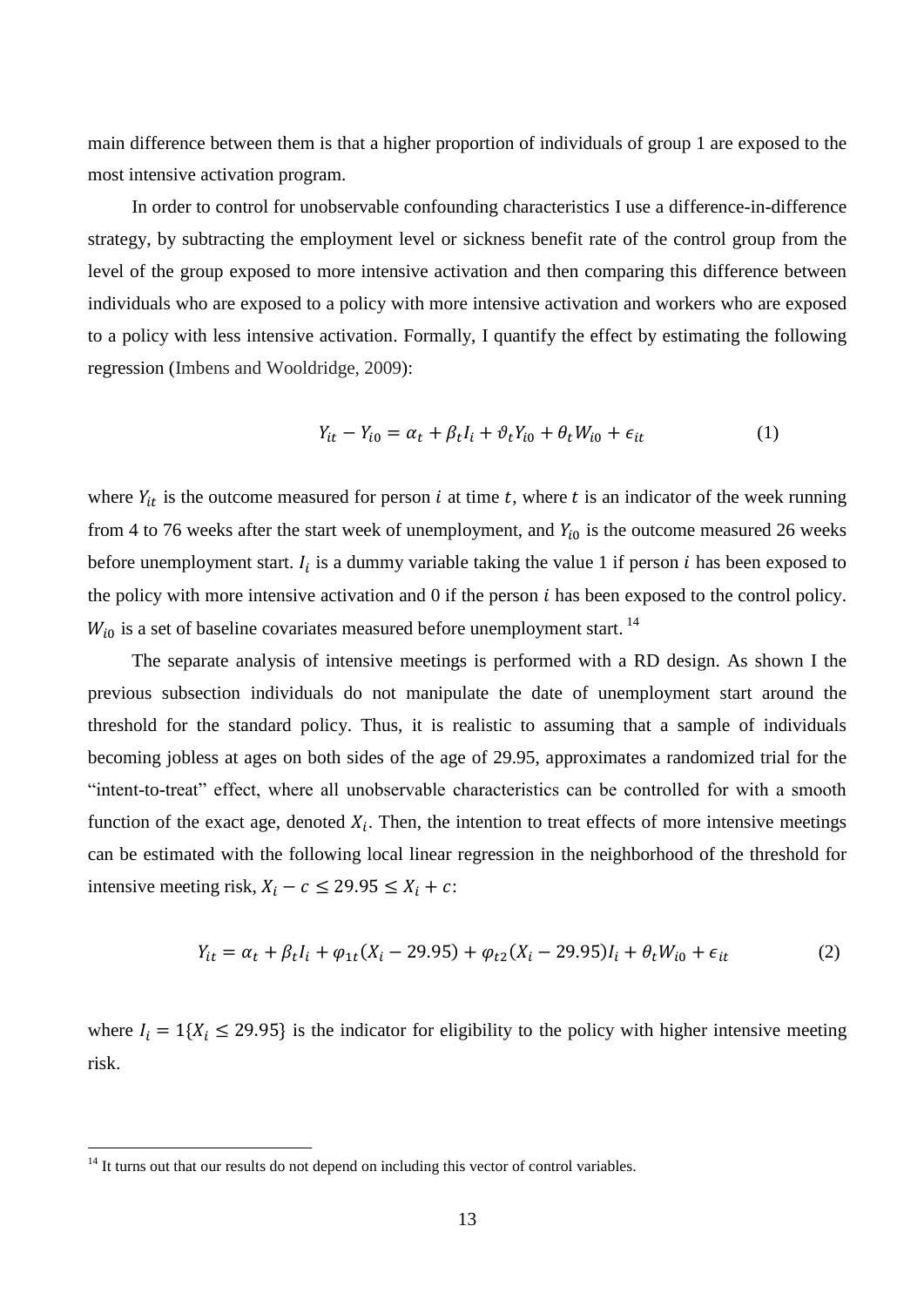I begin by comparing the effects of more intensive labor market policies 1) and 2) which expose jobless individuals to earlier meetings and more intensive activation than the control group 3). Figure 3 clearly showed that pre-unemployment outcomes of the three groups have common trending behavior, where individuals exposed to standard policy have a slightly higher employment rate before unemployment start than the other two groups.

Thus, the difference-in-difference specification (1) deals with such pre-treatment differences by controlling for lagged outcomes under the premise that unemployment event quasi-randomises individuals into three different policy regimes. The absence of sorting behavior around the eligibility thresholds suggest that such assumption is realistic and therefore  $\beta_t$  can be interpreted as the causal effect of increasing activation intensity. The underlying idea is that people do not intentionally affect the exact date of unemployment to influence their duties as UI benefit claimant. In terms of the application of this paper this implies that the treatment groups are assumed to follow the same trends in outcomes as the group exposed to the standard policy. This is not directly testable, but under the common trend hypothesis one should expect the development in employment rates and sickness benefit rates to be similar before unemployment start.

Figure 5 presents the estimates of  $\beta_t$  for cumulated employment rates. The graph shows that newly unemployed workers exposed to more intensive meetings and a moderate increase in activation have significantly higher employment than individuals exposed to standard meetings and standard activation. Significant effects are concentrated at two different phases of the unemployment spell, during the first three months, and between months 9-14 after unemployment start. In order to determining the role of activation, it is necessary to compare these effects (solid line) with those of comparing the standard policy 3). The figure shows that exposing UI benefit claimants to the most intensive activation policy has lower effects than the one that exposes individuals to the same meeting intensity and slightly less intensive activation.

One possible explanation for the lack of employment effects during the first three months is the presence of *ex ante* lock-in effects. As individuals exposed to very early activation are most likely to have planned the contents of the program at the first meeting with the caseworker, the risk of very participation may reduce their job search activity. One possible explanation of the higher longer-term employment effects of the policy with moderate increase of activation suggests that the most intensive activation program harms the relative job search efficiency of individuals exposed to longer training programs. However, the fact that both treatments include more intensive meetings difficult the interpretation.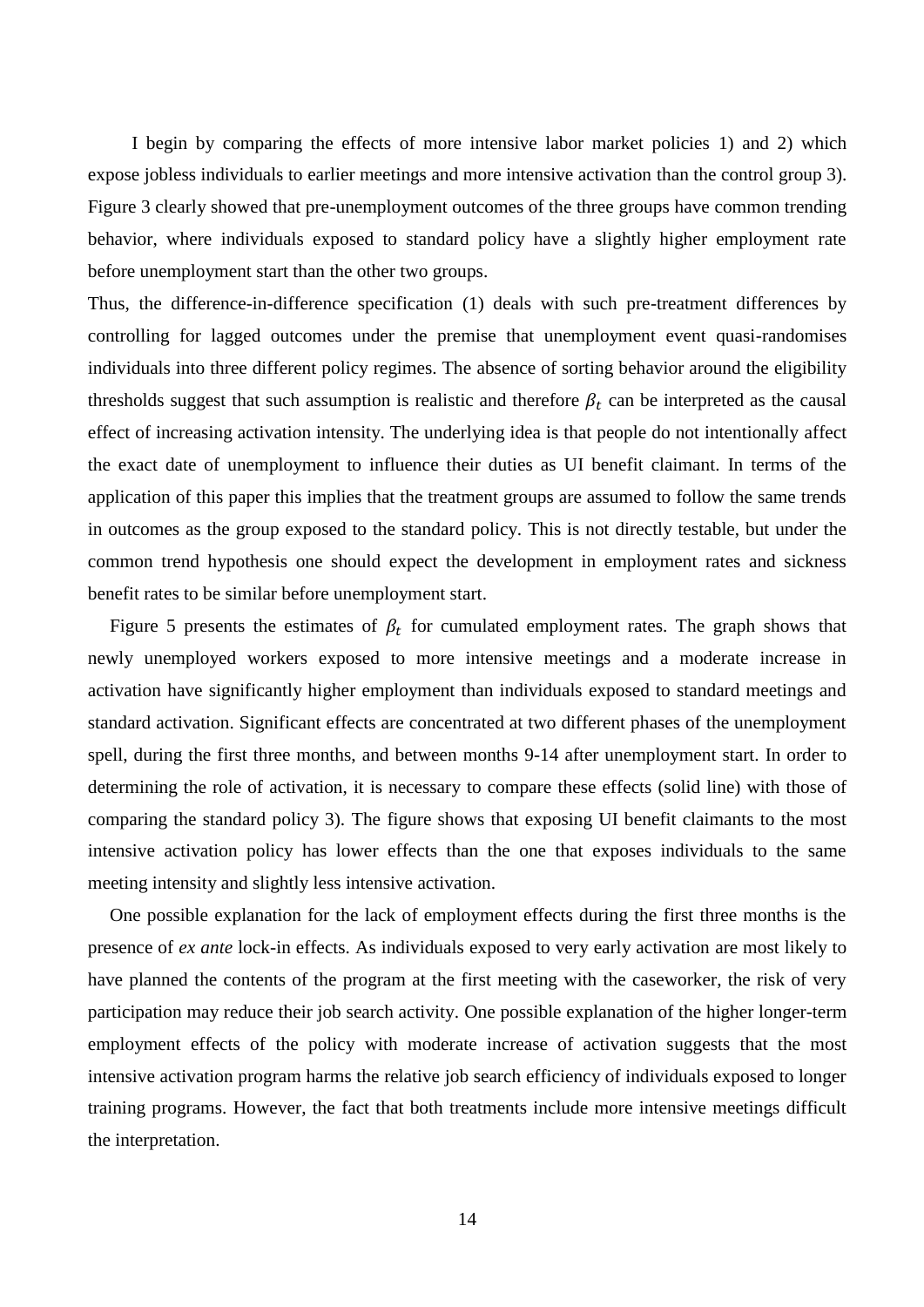

Fig. 5 *Employment effects of earlier meetings and more intensive activation Notes.* The figure compares the cumulated effect on employment rates of 'earlier meetings and more activation' (solid line) with those of "earlier meetings and intensive activation (dashed line). Dotted lines denote 95% confidence bands around estimated effects of 'earlier meetings and intensive activation'.



Fig. 6 *Sickness benefit effects of earlier meetings and more intensive activation Notes.* The figure compares the cumulated effect on sickness benefit rates of 'earlier meetings and intensive activation' (solid line) with those of "earlier meetings and more activation (dashed line). Dotted lines denote 95% confidence bands around estimated effects of 'earlier meetings and intensive activation

Figure 6 shows the cumulated effects on sickness benefit rates. This graph reveals two different patterns. On the short-run the policy with most intensive activation increases sickness benefit rates around the potential start of the early activation program, this suggesting that some individuals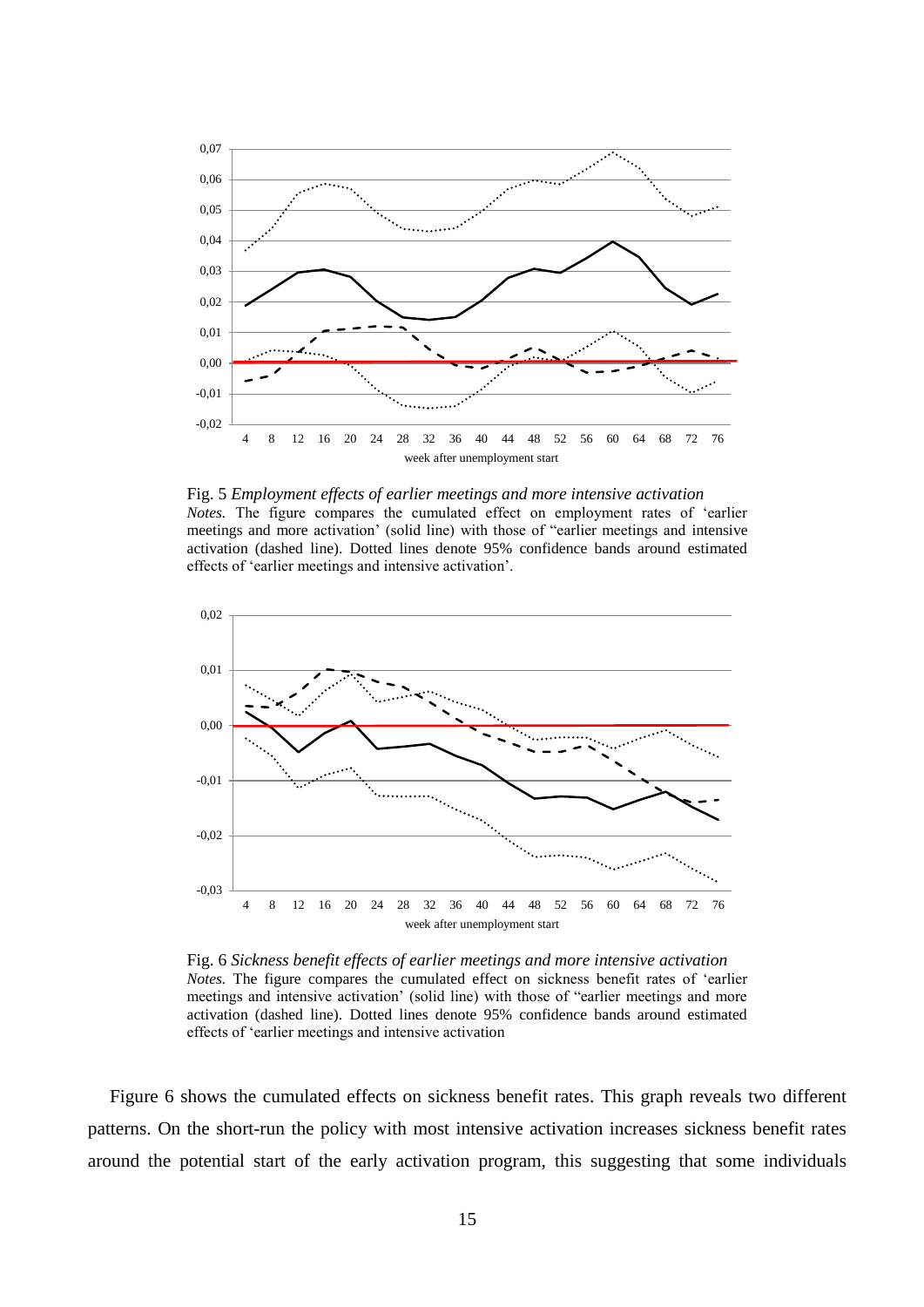exposed to the most intensive policy move to sickness benefit claims motivated by the risk of intensive activation. Thus, the most intensive policy unintendedly increases the frequency of sickness claims without increasing employment. The clear pattern that emerges from this figure is that on the long-run both intensive treatments reduce sickness benefit claims. Thus, whereas the most intensive policy increases moral hazard on the short-term, on the long-term intensive meetings and activation reduce moral hazard behavior.

In order to disentangle the role of activation from that of intensive meetings I now compare the groups 1) and 2) exposed to intensive policies. Figure 7 shows that the policy which exposes to individuals to most intensive activation in terms of timing and length 1) has negative employment effects at the start of unemployment spell, this confirming the presence of ex ante lock-in effects, and has negative effects during the start of the second year in unemployment.



Fig. 7 *Employment effects of more intensive activation Notes.* The figure shows the cumulated effect on employment rates of 'more intensive activation' (solid line). Dotted lines denote 95% confidence bands.

In figure 8 I investigate the separate role of intensive meetings. The estimates reported by this figure are obtained with RD design approach (2) on the basis of a relatively smaller sample than the one used to exploring the effects of intensive activation. In spite of the lower precision of the estimates of meeting effects, the graph clearly shows that advancing the start of job search monitoring meetings has a lasting effect on employment rates. Another pattern that clearly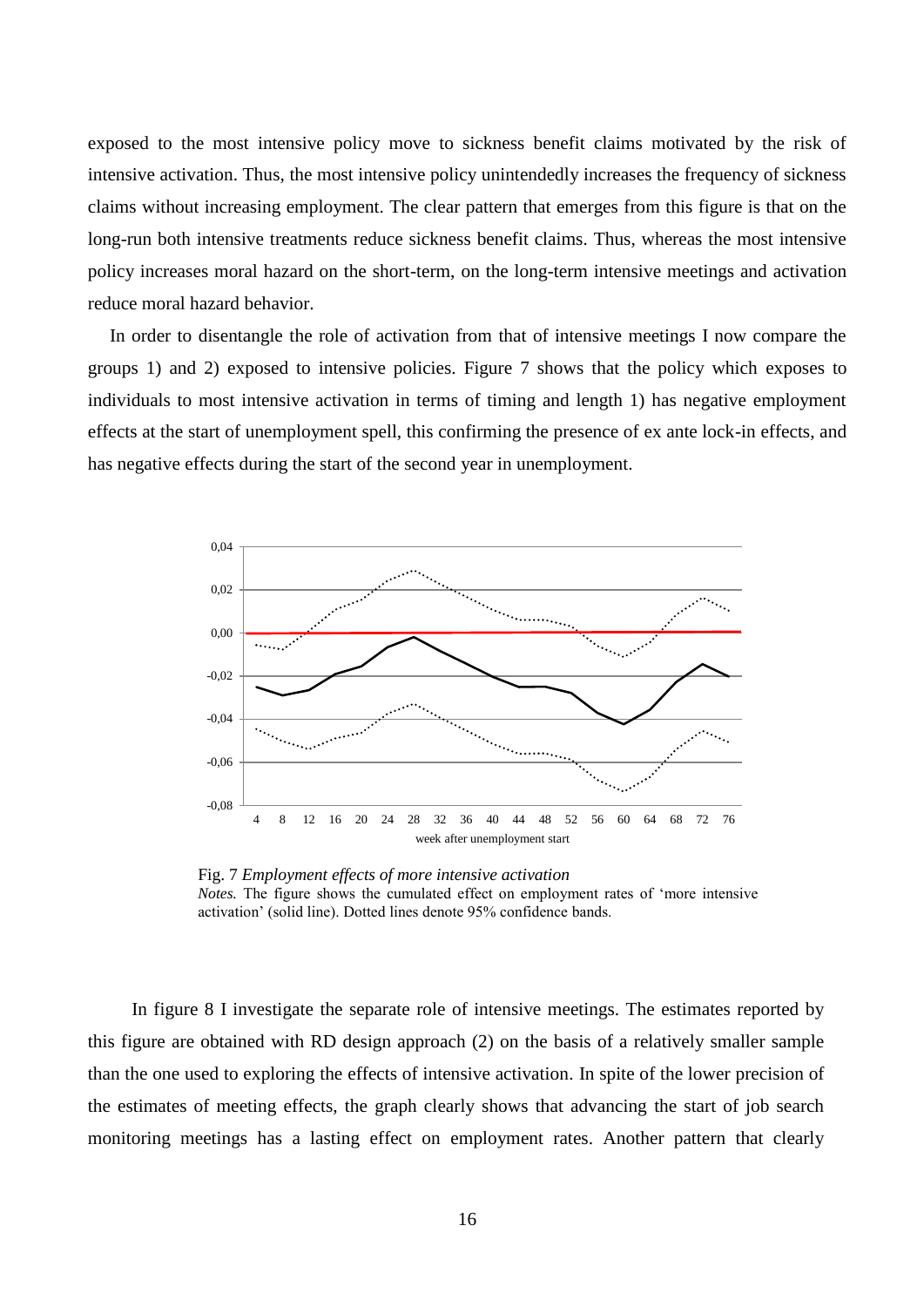emerges by comparing figures 6, 7 and 8 is that the long-term increase of employment rates due to early meetings is truncated by negative effects of intensive activation.



Fig. 8 *Employment effects of earlier meetings Notes*. The figure shows the cumulated effect on employment rates of 'earlier meetings' (solid line). Dotted lines denote 95% confidence bands.

Figures 9 and 10 present the separate effects on sickness benefit rates of more intensive activation and more intensive meetings. Figure 9 shows that increasing the intensity of activation is responsible for the increase in sickness benefits revealed by figure 6. The figure shows a sharp increase in the incidence of temporary disability just before the start of early activation program, a pattern that can only be explained by moral hazard behavior. The figure shows that the positive effects on sickness claims are significant up the first 6 months, and then decline smoothly, to vanish on the long-run.

Figure 10 shows investigate the contribution of intensive meetings to reduce moral hazard behavior. The figure shows that contrary to activation, earlier meetings with caseworkers not only reduces sickness benefit claims on the short-run but it also does so on the long-run. On explanation for this result, is that starting job search monitoring already very early on the unemployment spell reduces valuable hidden information for the caseworker on unemployed worker job search behavior. Thus, differently from intensive activation that fights moral hazard by increasing the price of insurance through foregone leisure, advancing job search monitoring seems to provide a much cheaper and effective mechanism to reduce unemployment.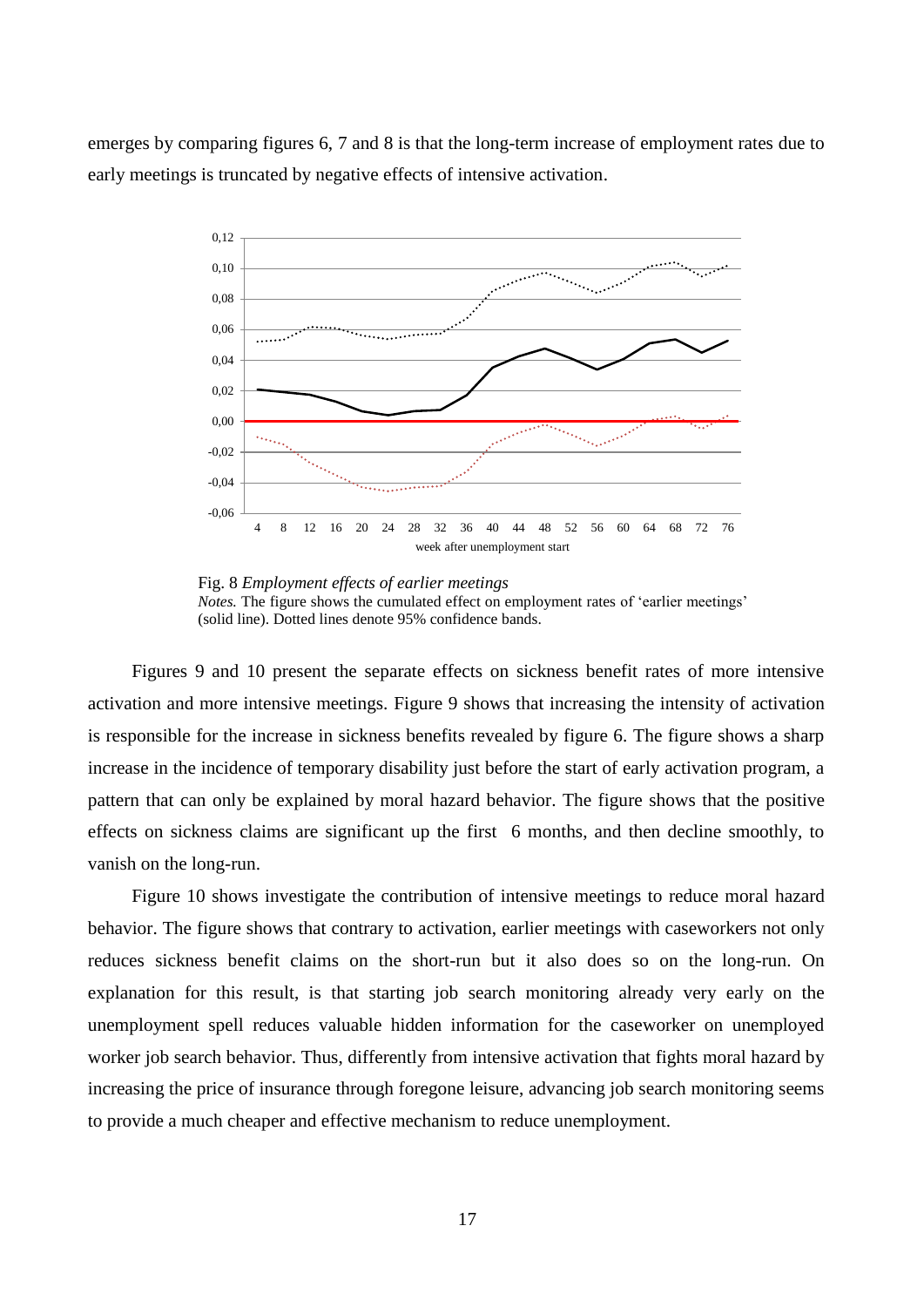

Fig. 9 *Sickness benefit effects of more intensive activation Notes.* The figure shows the cumulated effect on sickness benefit rates of 'earlier meetings' (solid line). Dotted lines denote 95% confidence bands.



Fig. 10 *Sickness benefit effects of earlier meetings Notes.* The figure shows the cumulated effect on sickness benefit rates of 'earlier meetings' (solid line). Dotted lines denote 95% confidence bands.

## **6. Conclusion**

This paper has proposed and implemented the joint and separate evaluation of intensive monitoring job search meetings and intensive activation programs, the main ingredients of active labor market policies in most OECD countries. The central idea of the paper is that due to much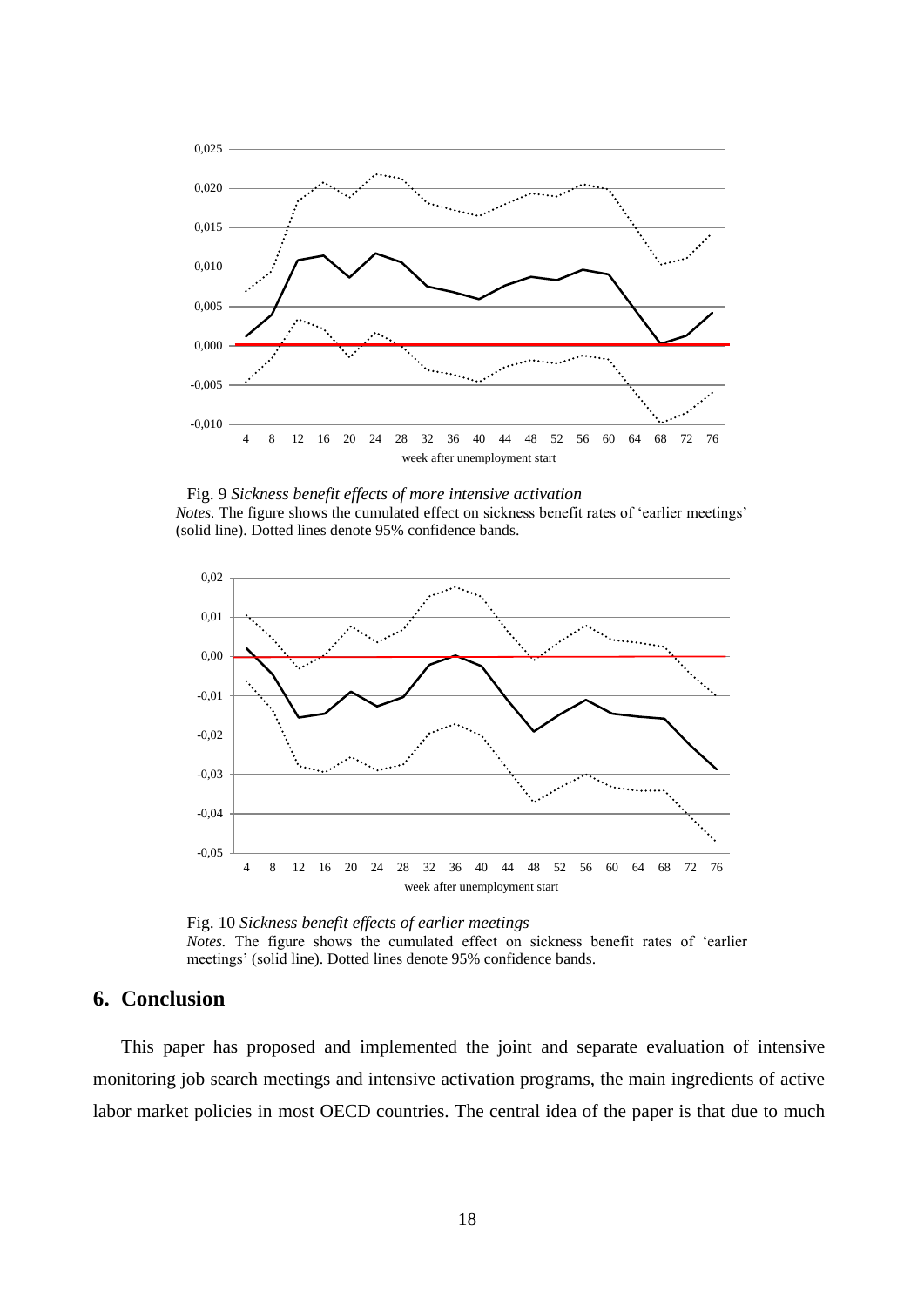costly activation programs, it is very important to separate the sole contribution of both policy tools.

In particular, the paper has showed that given the important role of moral hazard in the design of such policies, there is room for anticipation behavior, this discarding unconfoundedness (see Rosenbaum and Rubin 1983) or no anticipation (see Abbring and van den Berg 2003) identification strategies to estimating the effects of activation. Thus, the paper has analyzed the joint and separate effects of intensive meetings and intensive activation on similar UI benefit claimants with DID and RD regressions.

Overall, the results of this paper provide evidence on the lack of effectiveness of exposing newly unemployed workers to intensive activation. Exposing newly UI benefit claimants to intensive activation has lock-in effects and increases moral hazard on the short-term and on the longer-term tends to have negative employment effects.

Contrasting with the negative contribution of activation, advancing job search monitoring meetings to the start of the unemployment spell has lasting positive effects on employment rates and reduces moral hazard permanently.

### **References**

- Abbring, J. H., & G. J. Van den Berg (2003). The nonparametric identification of treatment effects in duration models. *Econometrica* 71(5), 1491-1517.
- Andersen, T. M., & Svarer, M. (2014). The role of workfare in striking a balance between incentives and insurance in the labour market. *Economica*, *81*(321), 86-116.
- Bergemann, A., M. Caliendo, G.J. van den Berg & K.F. Zimmermann (2011). The threat effect of participation in active labour market programs on job search behavior of migrants in Germany. *International Journal of Manpower* 32(7), 777-795.
- Black, D.A., J.A. Smith, M.C. Berger & B.J. Noel (2003) Is the Threat of Reemployment Services more Effective Than the Services Themselves? Evidence from Random Assignment in the UI system. *American Economic Review* 93, 1313-1327.
- Card, D., J. Kluve, & A. Weber (2010) Active Labour Market Policy Evaluations: A Meta‐Analysis\*. *The Economic Journal* 120(548), F452-F477.
- Card, D., D. Lee, Z. Pei & A. Weber (2012) Nonlinear Policy Rules and the Identification and Estimation of Causal Effects in a Generalised Regression Kink Design. *National Bureau of Economic Research* No. w18564.
- Fay, R.G. (1996). *Enhancing the effectiveness of active labour market policies: Evidence from programme evaluations in OECD countries* (No. 18). OECD Publishing.
- Geerdsen, L.P. (2006) Is There a Threat Effect of Labour Market Programmes? A study of ALMP in the Danish UI system. *Economic Journal* 116, 738.750.
- Giorgi, G. (2005). The New Deal for Young People Five Years On\*. *Fiscal Studies*, *26*(3), 371-383.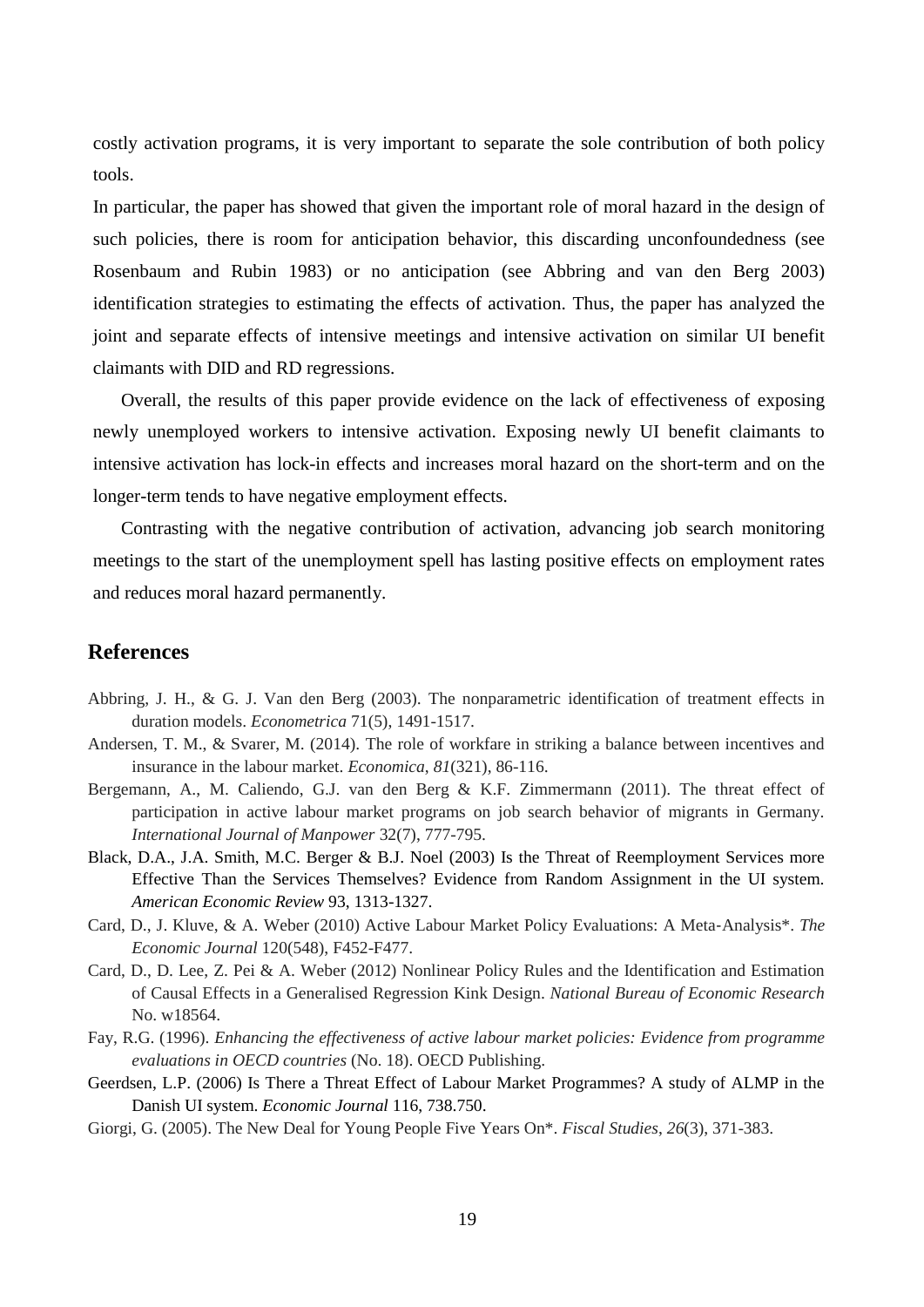- Hahn, J., P. Todd & W. van der Klaauw (2001) Identication and estimation of treatment effects with a regression-discontinuity design. *Econometrica* 69, 201-209.
- Heckman, J.J., R.J. Lalonde & J.A. Smith (1999) The economics and econometrics of active labour market policies. *O. Ashenfelter en D. Card (red.), Handbook of Labour Economics* 3.
- Imbens, G. W., & Wooldridge, J. M. (2009). Recent Developments in the Econometrics of Program Evaluation. *Journal of Economic Literature*, *47*(1), 5-86.
- Jacobi, L., & Kluve, J. (2007). Before and after the Hartz reforms: The performance of active labour market policy in Germany. *Zeitschrift für ArbeitsmarktForschung-Journal for Labour Market Research*, *40*(1), 45-64.
- Katz, L.F. & B.D. Meyer (1990). The impact of the potential duration of unemployment benefits on the duration of unemployment. *Journal of Public Economics* 41(1), 45-72.
- Kluve, J. (2010) The Effectiveness of European Active Labour Market Programs. *Labour Economics* 17, 904-918.
- Kluve, J. & C.M. Schmidt (2002) Can training and employment subsidies combat European unemployment? *Economic Policy* 17(35), 409-448.
- Lechner, M. & C. Wunsch (2009) Are training programs more effective when unemployment is high? *Journal of Labour Economics* 27(4), 653-692.
- Lee, D.S. & T. Lemieux (2010) Regression Discontinuity Designs in Economics. *Journal of Economic Literature* 48, 281-355.
- Martin, J.P. & D. Grubb (2001) What Works and for Whom: A Review of OECD Countries' experiences with active labour market policies (No. 2001: 14). *Working Paper, IFAU*-Institute for Labour Market Policy Evaluation.
- McCrary, J. (2008) Manipulation of the running variable in the regression discontinuity design: A density test. *Journal of Econometrics* 142(2), 698-714.
- Meyer, B.D. (2002) Unemployment and workers' compensation programmes: rationale, design, labour supply and income support. *Fiscal Studies* 23(1), 1-49.
- Moffitt, R. (1985) Unemployment insurance and the distribution of unemployment spells. *Journal of Econometrics* 28(1), 85-101.
- Nielsen, H.S., T. Sørensen & C. Taber (2010) Estimating the Effect of Student Aid on College Enrollment: Evidence from a Government Grant Policy Reform. *American Economic Journal: Economic Policy*, 185-215.
- OECD (2013). Employment Outlook.
- Pedersen, J.M., Rosholm, M., & Svarer, M. (2012). *Experimental evidence on the effects of early meetings and activation* (No. 6970). Discussion Paper Series, Forschungsinstitut zur Zukunft der Arbeit.
- Rosenbaum, P., and D. Rubin, (1983) The Central Role of the Propensity Score in Observational Studies for Causal Effects. *Biometrika* 70, 41-55.
- Rosholm, M. & M. Svarer (2008) The Threat Effect of Active Labour Market Programmes. *Scandinavian Journal of Economics* 110(2), 385-401.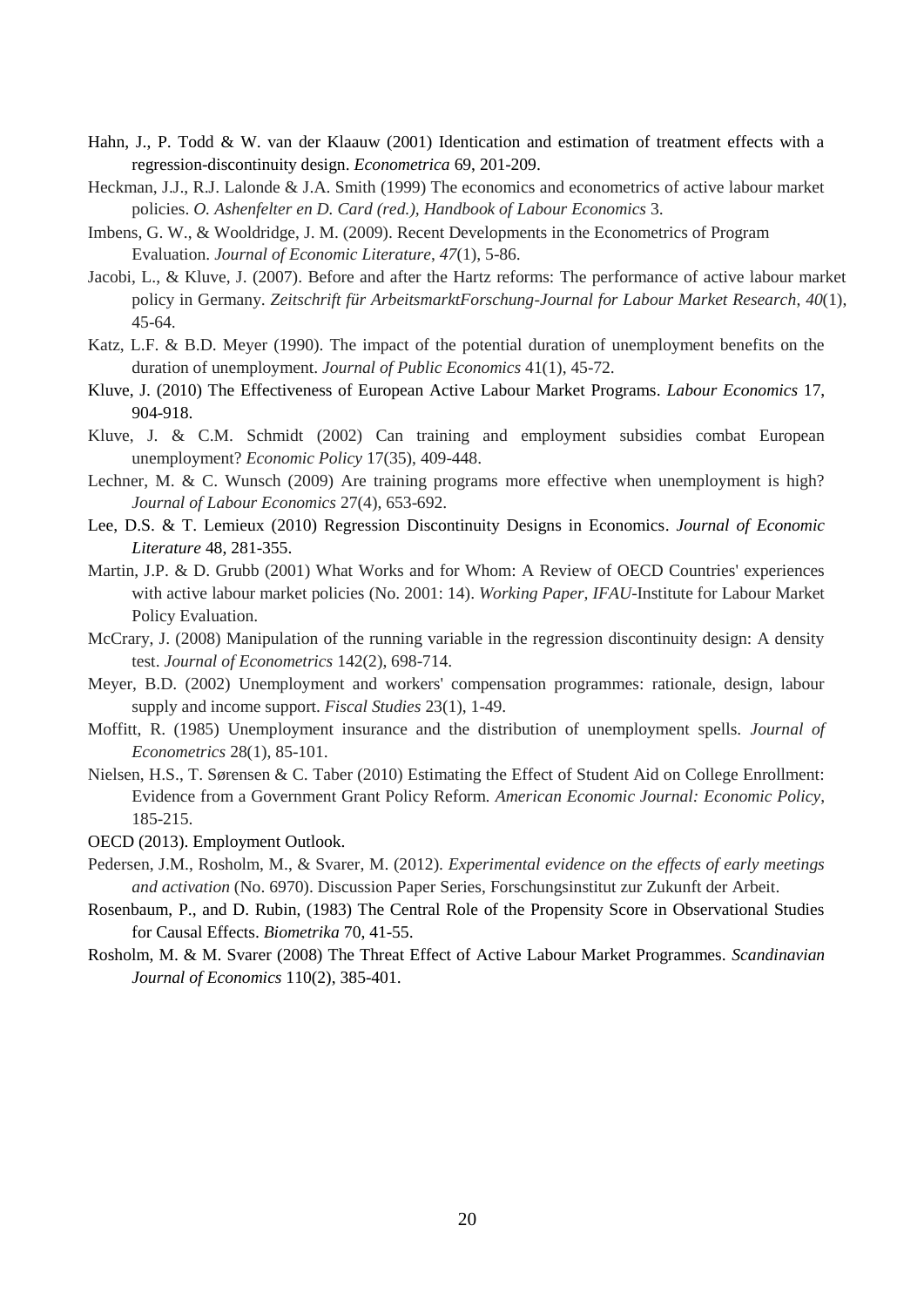# **On line appendix**

| Testing for sorting behavior     |                                                            |         |                                                           |         |  |  |  |  |
|----------------------------------|------------------------------------------------------------|---------|-----------------------------------------------------------|---------|--|--|--|--|
|                                  | Threshold for risk to intensive<br>meetings and activation |         | Threshold for risk to standard<br>meetings and activation |         |  |  |  |  |
|                                  | Coef                                                       | SЕ      | Coef                                                      | SЕ      |  |  |  |  |
| Agebin                           | 6,675                                                      | 10,570  | 3,518                                                     | 9,868   |  |  |  |  |
| Agebin <sup>2</sup>              | $-222.75$                                                  | 341.39  | $-116.70$                                                 | 318.73  |  |  |  |  |
| Agebin <sup>3</sup>              | 2.47                                                       | 3.67    | 1.29                                                      | 3.43    |  |  |  |  |
| $I_i \times$ Agebin              | 320.19                                                     | 984.02  | 172.21                                                    | 918.71  |  |  |  |  |
| $I_i \times$ Agebin <sup>2</sup> | $-22.01$                                                   | 66.43   | $-11.72$                                                  | 62.02   |  |  |  |  |
| $I_i \times$ Agebin <sup>3</sup> | 0.38                                                       | 1.12    | 0.20                                                      | 1.05    |  |  |  |  |
| Constant term                    | $-66,396$                                                  | 109,070 | $-35,175$                                                 | 10,1830 |  |  |  |  |

Table A1